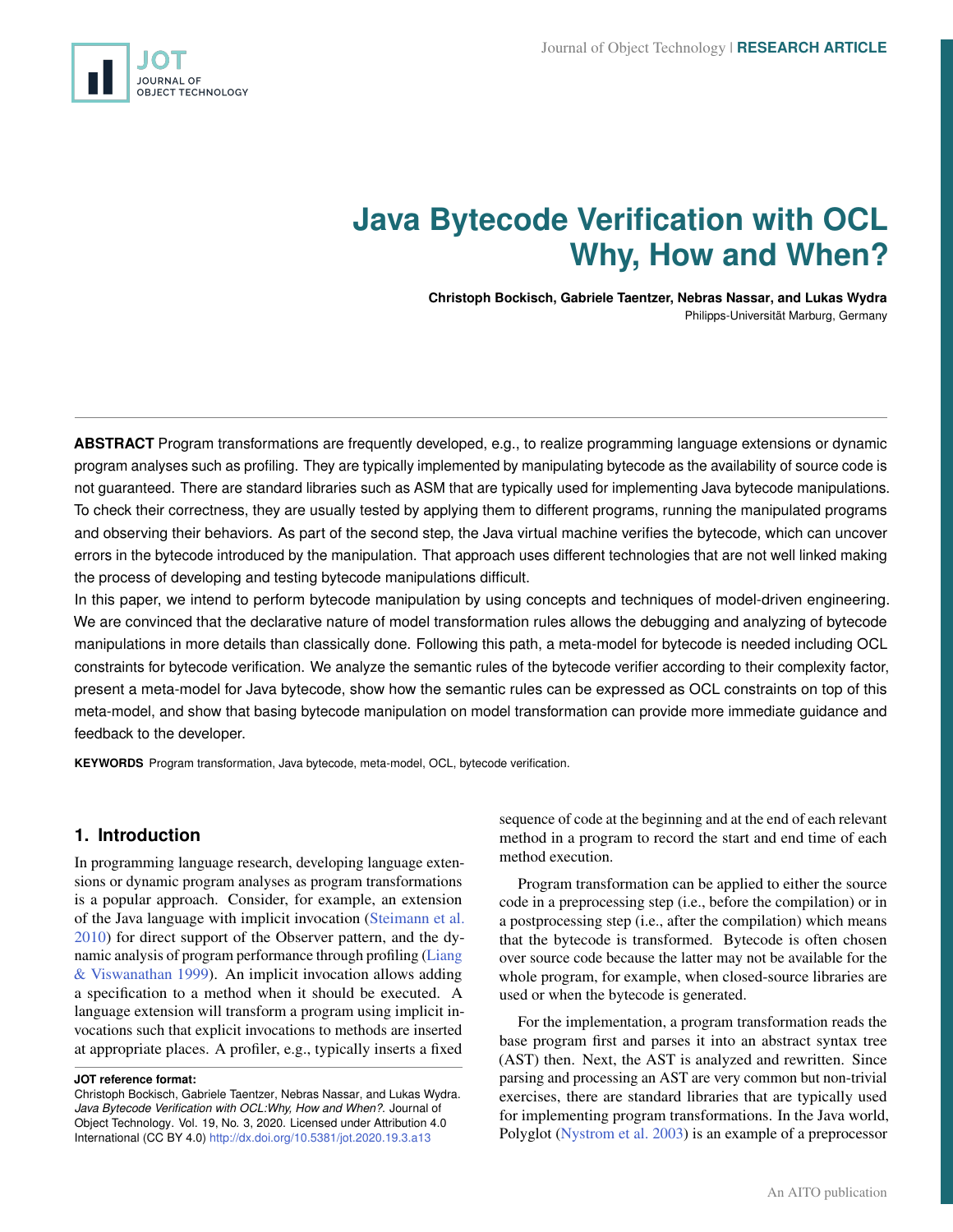that works on the AST of the source code. ASM [\(Bruneton et](#page-13-0) [al.](#page-13-0) [2002\)](#page-13-0) and BCEL [\(BCEL](#page-13-1) [2020\)](#page-13-1) are popular examples for the postprocessing approach; they work on the AST of the virtual machine code. In this context, program transformations are often called *bytecode manipulation*, a term which we will use throughout this paper to avoid confusion with model transformation.

The libraries mentioned stick relatively close to the original code representation which is optimized for machine-readability. Thus, developers of program transformations have to cope with a fixed, relatively low level of abstraction which boils down to either a list of source code statements or a list of machine code instructions. *We need an approach to develop program transformations in a more flexible and easier way. The representation of code should let developers choose the right abstraction level for formulating program transformations.*

The classical way of implementing a program transformation is an imperative program that manipulates the code of the program under transformation. To check the correctness of a program transformation, it is usually tested by (1) applying it to different programs, (2) running the transformed programs, and (3) observing if they behave as intended. As part of the second step, the Java virtual machine loads the program code and performs so-called *bytecode verification*, which checks that no security-relevant restrictions are violated. For example, there is a restriction that a program must not read from an empty operand stack. Restrictions like this one are defined as part of the Java Virtual Machine (JVM) Specification [\(Lindholm et al.](#page-14-3) [2020,](#page-14-3) Section 4.10). In the case of illegal code, the Java virtual machine stops the execution and reports the violations.

This approach uses different technologies: a Java editor, for example, for developing the program transformation, a Java bytecode viewer for viewing the program before and after a transformation, and the console output of the Java virtual machine for observing the behavior of a transformed program. *The information provided by these technologies is not well linked which makes the process of developing and testing program transformations difficult.* While we cannot generally help to ensure correct behavior of the transformed program, in this paper, we set out to support implementers of bytecode manipulations in the first two steps.

To solve the stated problems of developing program transformations, we intend to use concepts and techniques of modeldriven engineering (MDE) [\(Brambilla et al.](#page-13-2) [2012\)](#page-13-2). Models allow choosing the right abstraction level and to connect it to the instruction level of programs. Moreover, we are convinced that the declarative nature of model transformation rules allows debugging and analyzing program transformations in more details than classically done. The declarative nature of modeltransformation rules allows tracing their application. When an element in the transformed model violates a constraint, it is easy to trace back to find out which transformation rules may have caused the violation. We will further show in this paper that, due to their declarative nature, transformation rules can be checked for potential constraint violations before even applying them in certain cases.

Our approach to mapping the code transformation problem to a model transformation problem is inspired by the analogy between model-driven engineering and compiler construction. Both share several common concepts of defining languages. First, context-free grammars as used in compiler construction are comparable to meta-models as used in MDE [\(Alanen &](#page-13-3) [Porres](#page-13-3) [2003\)](#page-13-3). This relation is, for example, exploited in the tooling for (textual) domain-specific languages (DSL) such as Xtext [\(Efftinge & Völter](#page-13-4) [2006\)](#page-13-4). Common compilers [\(Aho et al.](#page-13-5) [2006\)](#page-13-5) do their work in several phases: they read in a program representation, perform some initial checks and potentially produce a different representation of the program. The first two phases are called *lexical and syntactic analysis* and produce an abstract syntax tree (AST) of a syntactically well-formed program. This kind of analysis is reflected in DSL tool kits as well; in addition to an AST, a domain model is created. The third compiler phase is called *semantic analysis* and performs a number of correctness checks such as type correctness, absence of stack overflow or underflow, a correct behavior of the program counter, and correct register and object initialization. Such semantic checks are hardly reflected in language implementations using DSL tool kits. A potential reason may be that DSLs are typically so simple that semantic checks are not needed.

We want to demonstrate the benefit of implementing bytecode manipulations as model transformations. Thus, our target does not need to be a simple DSL but may be a complex general-purpose language. Continuing the analogy, we want to explore how far the semantic analysis phase of complex compilers can be mapped to the checking of invariants formulated in OCL [\(OCL](#page-14-4) [2014\)](#page-14-4).

Since Java bytecode is most popular in research on program transformations, we consider a meta-model for Java bytecode. An instance model of this meta-model may either be automatically generated from an existing bytecode file or result from a transformation. In any case, it has to meet the lexical and syntactic requirements as captured in the meta-model. But it is possible to define an illegal program violating the semantic requirements as indicated above (e.g., by reading from an empty stack).

In this paper, we (1) *analyze the semantic rules in the JVM specification* according to their complexity factor, (2) *present a meta-model for Java bytecode*, (3) *show how the semantic rules of the bytecode verifier can be expressed as OCL constraints* on top of this meta-model, and show that (4) *basing program transformation on model transformation has several advantages*: Expressing the semantic rules in a formalism like OCL allows for checking them earlier than in state-of-the-art approaches to program transformation. We show at an example that our approach can provide more immediate feedback to the developers of bytecode manipulations. The declarative definition of correctness criteria in OCL can even be used to guide the design of transformation rules in some cases and to restrict the application of transformation rules to valid cases in an automated way.

This article is structured as follows: We start with recalling some background on Java bytecode. In Section [3,](#page-4-0) we recall all concepts of model-driven engineering (MDE) that are needed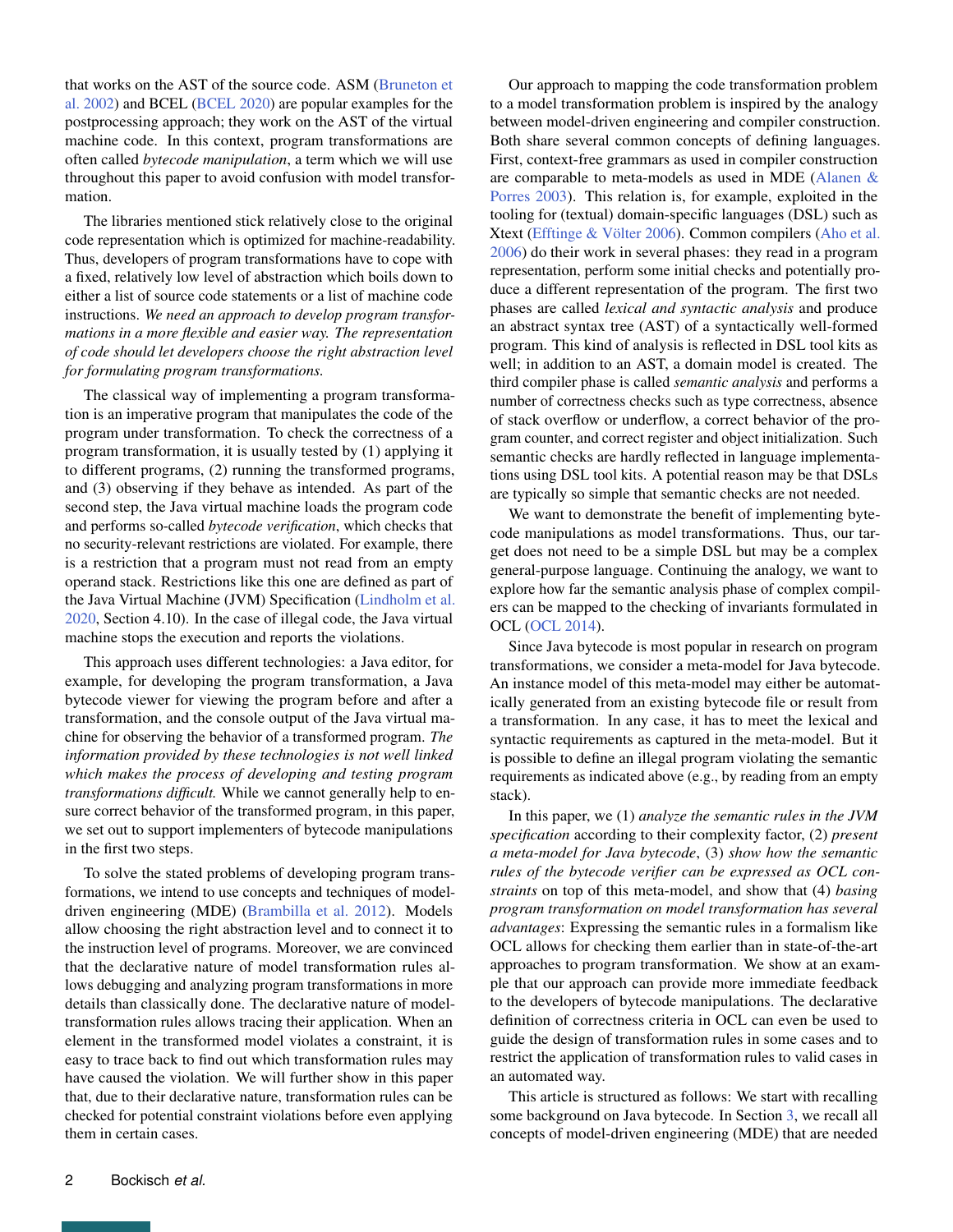for our work. Our approach to bytecode processing based on MDE is presented in Section [4.](#page-5-0) Section [5](#page-9-0) shows a case example that demonstrates the usefulness of our approach. We conclude with considering the related work in Section [6](#page-12-0) and the final remarks in Section [7.](#page-12-1)

# **2. Background on Java Bytecode**

Before discussing how to express bytecode verifier rules as OCL constraints, it is necessary to describe Java bytecode in general as well as the verification rules as defined in the Java Virtual Machine specification.

## **2.1. Java Bytecode Format**

Knowing the Java source code language, Java bytecode looks largely familiar. The general structure of bytecode is pretty similar to that of source code. For each compiled Java class, a .class file is created. This file contains type information such as the super class and interfaces, the outer class (in the case of nested classes), and the declarations of fields and methods. For (non-abstract) methods, the implementation is stored as bytecode instructions.

However, there are also several significant differences. This subsection briefly summarizes the most important differences that need to be known to understand the bytecode meta-model and its invariants which are the subject of this paper. A full definition of the Java bytecode is given in the JVM Specification [\(Lindholm et al.](#page-14-3) [2020\)](#page-14-3).

The architecture of the bytecode instruction set is a hybrid of a stack-based and a register-based machine. Arithmetic expressions are computed using a stack. For example, an expression like  $a + b$  is represented by three instructions: first push the value of a on the stack, second push the value of b on the stack, third pop the two top-most values from the stack, add them and push the result on the stack. For method invocations, arguments are also passed by pushing them on the stack; the result value will be on the stack when the invoked method returns. Local variables are represented by a virtually unlimited number of virtual registers that can be randomly accessed. References to entities such as types, methods or fields, are always fully qualified in Java bytecode.

Instructions do not have a nesting structure like source code statements. Instead, the implementation of a method is stored as a sequence of instructions whereby control flow is defined by either conditional or unconditional jump instructions. The target of a jump is defined by a relative offset. Exceptional control flow is defined by a so-called exception table. This table specifies the range of instructions for which an exception handler is active. The specification is given by the offsets of the first and last instruction, respectively, in the range. Each table entry denotes the type of the handled exception and the offset of the first instruction of the handler code.

The Java virtual machine supports only four kinds of primitive values: integers and floating point values, both in 32bit and 64bit. Thus, values that have one of the primitive types boolean, char, byte, short and int in the Java source language are treated equally by the JVM. For example, there is only one

bytecode instruction for the addition of 32bit integers. In type declarations such as the declared result type of a method, the exact type is, however, retained in the bytecode.

As a further difference, type names are represented differently in bytecode and source code. A primitive type is represented by a single letter string, for example, "I" for int or "D" for double. A reference type is given by the concatenation of the strings "L", the class descriptor and ";". The class descriptor in turn is more or less the fully-qualified class name where . is replaced by /. In places where reference types are allowed only, the bytecode format may require a plain class descriptor that is a descriptor without "L" and ";".

## <span id="page-2-0"></span>**2.2. Bytecode Verification**

Java bytecode verification is a very important component of the Java security concept which is also called the *sandbox principle* [\(Li Gong](#page-14-5) [1998\)](#page-14-5). The JVM can execute code from arbitrary sources including generally untrusted sources like the Internet. Since the JVM is executed locally with relatively broad permissions, malicious bytecode from an untrusted source could potentially exploit the JVM to acquire its permissions for executing an attack on the local system. To prevent such damage to the JVM's integrity, all bytecode loaded is always *verified* before execution.

Beside malicious exploits, it is also possible that, unintentionally, bytecode occurs which violates the specification. This can happen in particular when classes are compiled separately and bytecode from different sources is used inconsistently. When the final keyword is added to a super class, for example, a subclass is not automatically recompiled.

The specification of the Java virtual machine defines an extensive set of rules which must be satisfied by legal bytecode. The verifier examines the bytecode of each loaded class to determine if none of the rules is violated and thus is safe to execute. This set of rules is divided into three categories [\(Lindholm et al.](#page-14-3) [2020,](#page-14-3) ch. 4.9–4.20) :

- 1. *Static rules* ensure that the class file itself is well-formed (e.g., the target of a jump instruction must be an instruction within the same method).
- 2. *Structural rules* prescribe correct relationships for the data flow between instructions. (When an instruction is executed, for example, it consumes values from the operand stack that have been produced by other instructions and the consumed values must be of the expected types.)
- 3. *Additional rules*: In addition to static and structural rules, bytecode verification must ensure that each class has a direct super class and that the final modifier is respected.

These constraints are verified at link time when the classifier is invoked for the first time; note that they are not verified continuously at runtime. Since runtime data is not present at link time, verification is based on types instead of actual values. The bytecode verifier simulates all possible control flow paths that could occur at runtime and checks if all type conditions are fulfilled. The verification at link time saves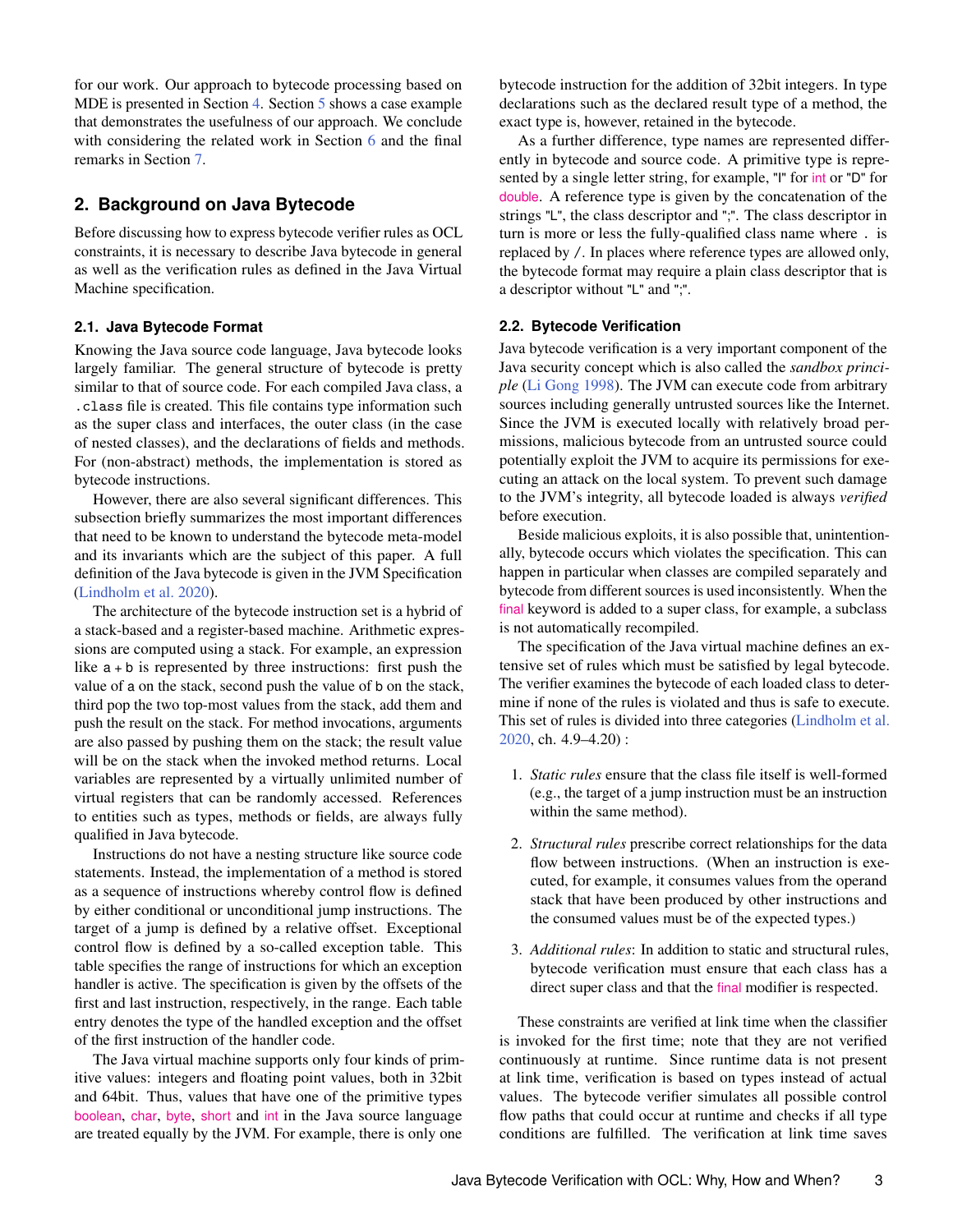expensive type checking per instruction at runtime and implies that the verification of a defensive JVM (which verifies the rules at runtime) never fails. In this paper, we will call bytecode which successfully passes verification to be *well-behaved* bytecode.

In the remainder of this section, we will summarize the rules along the above categories and explain a representative subset of the rules in more detail. The goal of this section is to give an overview of the verifier rules and to illustrate different levels of complexity of verifier rules. As an indicator of complexity, we primarily consider the *scope* within which to access relevant information required to check the rule.

*2.2.1. Static Rules* Many of the static rules are concerned with the well-formedness of a class file. For example, arrays that contain data must not be truncated. These rules will not be considered throughout this paper, because bytecode manipulation toolkits do not allow creating of ill-formed class files.

**Local information (I).** A specific kind of static rules specifies the format of symbols (encoded as UTF-8 strings in the class file) like method and class names [\(Lindholm et al.](#page-14-3) [2020\)](#page-14-3). The legal format is specified for each kind of symbol. Thus, rules are specified such as:

<span id="page-3-2"></span>Rule 1. *"Names [...] must not contain any of the ASCII characters* . ; [ /*."*

<span id="page-3-3"></span>Rule 2. *"Method names are further constrained so that, with the exception of "<init>" and "<clinit>" [N.B.: the reserved names for constructors and static initializers in class files], they must not contain the ASCII characters* < >*."*

<span id="page-3-4"></span>Rule 3. *"Each field of a class may have at most one of its public, private, and protected flags set."*

<span id="page-3-5"></span>Rule 4. *"A field descriptor representing an array type is valid only if it represents a type with 255 or fewer dimensions."*

The first two rules require operators for checking the presence of predefined characters within a string and string equality. The third rule needs to check the mutual exclusion of information and the fourth rule applies some counting.

**Directly referenced information (I).** A more complex example of a static rule is the following one that ensured uniqueness of field definitions within one class. This requires accessing information from directly nested entities (the scope of this rule), in this case, the fields defined within a class.

<span id="page-3-6"></span>Rule 5. *"No two fields in one class file may have the same name and descriptor."*

*2.2.2. Structural Rules* The structural bytecode verification rules are concerned with type checking the instructions within each method.

**Directly referenced information (II).** Some of the structural rules specify within which classes or methods certain instructions may be used. Thus, the scope of relevant information is the class or method in which the instruction is contained.

<span id="page-3-7"></span>Rule 6. *"An ireturn instruction is type safe if the enclosing method has a declared return type of int."*

**Traversing information referenced by name (I).** Another kind of rule specifies that visible methods and fields may be accessed only. As an example, consider the following rule for accessing a protected field.

<span id="page-3-1"></span>Rule 7. *If invokevirtual or invokespecial is used to access a protected method declared in a superclass that is a member of a different run-time package than the current class, then the type of the class instance being accessed (that is, the type of the target reference on the operand stack) must be assignment compatible with the current class.*

This rule requires access to the computed stack. In addition, it requires access to the type hierarchy defined by the class files of the program. This access is required for two purposes. First, the declaration of the invoked method must be looked-up because it contains the visibility definition (i.e., if it is protected). Second, the type of the receiver object, found on the computed stack, must be checked for assignment compatibility with the current class. This means that the class of the receiver object must be either the current class or a subclass thereof.

Thus, the scope within which information must be accessed to check this rule is not local. Instead it is defined elsewhere and referenced by name. In general, it is even necessary to follow a chain of such named references because the searched method may also be defined in a superclass of the referenced class. Therefore, also this rule involves a topological search operation.

**Traversing local information.** When a Java bytecode program is executed, the methods defined in the bytecode are called and their instructions are executed. For each method call, also called *method activation*, local storage is allocated at runtime to hold the method's state. It may consist of local variable values on the operand stack which are used to pass values between instructions. This storage and the values are available at runtime only. The layout of the operand stack and the local variables at each instruction, however, can be statically computed. The layout is determined by the amount and types of the values that will be on the stack or held in local variables when the execution reaches the instruction.

The verifier can establish—without running the program whether the expectations of each instruction will be met in every program run by traversing the possible control-flow paths. For each instruction, the successor in a control-flow path is either the neighbor in the method's sequence of instructions, or it is directly referenced by the instruction in the case of branching instructions. Rule [8](#page-3-0) shows the requirements on the stack layout for the integer addition instruction. Analog rules exist for the other instructions.

<span id="page-3-0"></span>Rule 8. *The integer addition instruction (iadd) requires two int-like values at the top of the stack.*

*2.2.3. Additional Rules* There are only three rules in this category that are concerned with the proper use of extending a class and respecting the keyword final.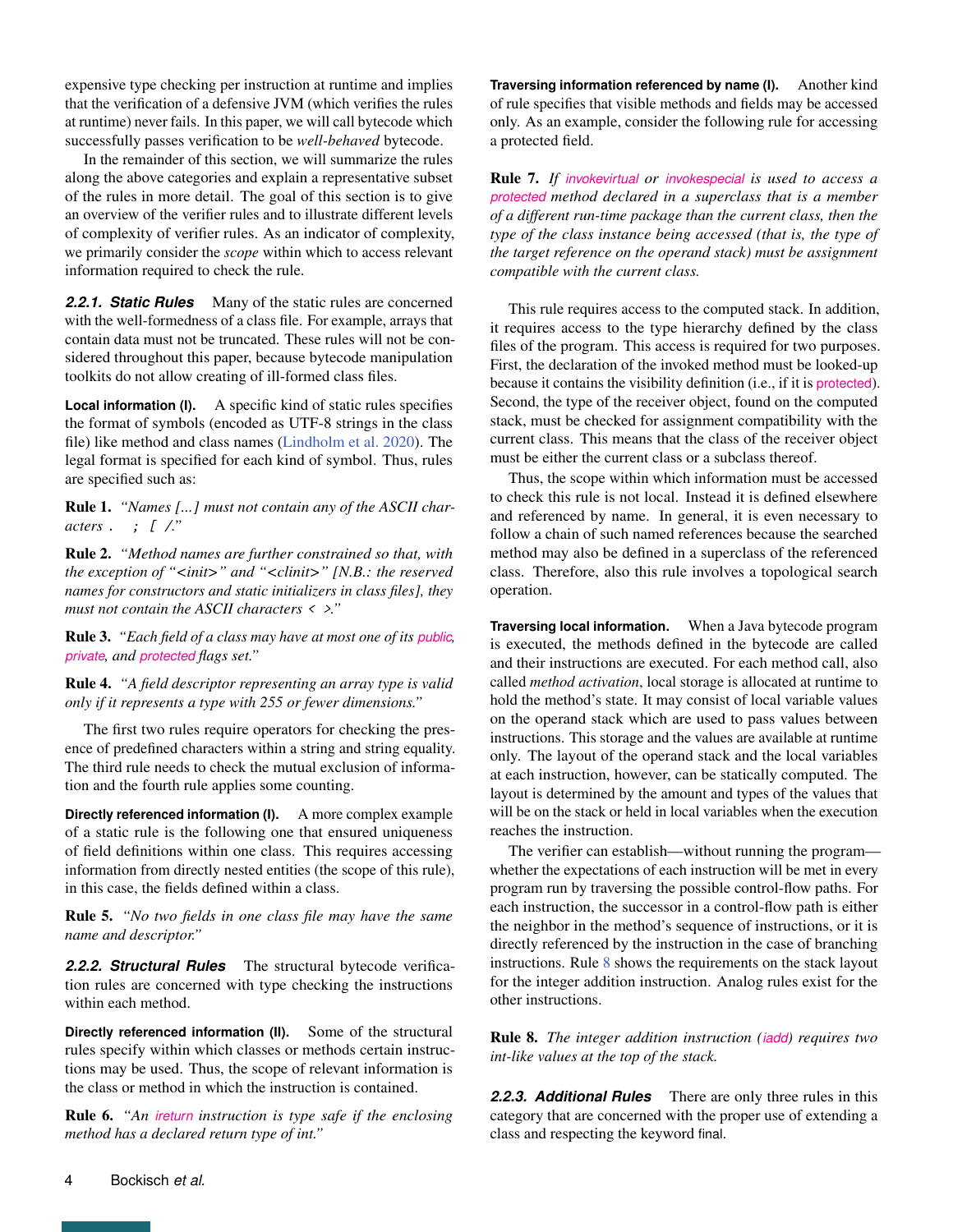**Local information (II).** The first rule in this category has very low complexity. It simply checks if the current class specifies the name of a superclass.

## <span id="page-4-2"></span>Rule 9. *"Every class (except Object) has a direct superclass."*

**Traversing information referenced by name (II).** The other two rules in this category have a complexity that is similar to that of Rule [7](#page-3-1) in the previous subsection. The rule searches the class hierarchy for a method definition and checks its access modifiers. The last rule is similar but traverses only one step in the class hierarchy.

<span id="page-4-3"></span>Rule 10. *"Final methods are not overridden."*

<span id="page-4-4"></span>Rule 11. *"Final classes are not subclassed."*

## <span id="page-4-0"></span>**3. Model-Driven Engineering**

This section recalls all those concepts from model-driven engineering that are needed in this paper. The bytecode meta-model will be based on the Eclipse Modeling Framework and the Object Constraint Language which are recalled next. Thereafter we recall the model transformation approach Henshin. As we want to use it for specifying bytecode transformations such that the bytecode remains valid, we also recall how model transformations can be designed to be constraint-preserving.

#### **3.1. The Eclipse Modeling Framework**

The Eclipse Modeling Framework (EMF) [\(Steinberg et al.](#page-14-6) [2008\)](#page-14-6) has evolved into a de-facto standard technology for defining models and modeling languages. In EMF, meta-models are defined using Ecore, an implementation of the OMG's EMOF standard [\(OMG](#page-14-7) [2016\)](#page-14-7). Meta-models in Ecore prescribe the structures that instance models of the modeled domain should exhibit. Concepts known from UML class diagrams are used, namely the classification of objects and their attributes, references to objects, and constraints on object structures. A specific kind of references is *containments*. There may be a root object that contains all other objects of a model directly or transitively.

Each model that conforms to its meta-model and fulfills the following constraints is called *EMF model*: (1) Each object must not have more than one container. (2) Cycles of containments must not occur. (3) There are no two references of the same type from the same source to the same target object. (4) If reference types *t*1 and *t*2 are opposite to each other: For each reference of type *t*1, there has to be a reference of type *t*2 linking the same objects in the opposite direction. In addition, a model may be constrained by *multiplicities* and OCL constraints which are recalled below.

## <span id="page-4-1"></span>**3.2. The Object Constraint Language**

The Object Constraint Language (OCL) [\(OCL](#page-14-4) [2014\)](#page-14-4) is a formal language that can be used to specify the bytecode verifier rules for models that are defined over a meta-model. They are formulated as invariants. In the following, we give a rough classification for the complexity of invariants. The rationale for this classification is partly given by the efficiency of checking OCL constraints. The authors of [\(Franconi et al.](#page-13-6) [2019\)](#page-13-6) argue

for a subset of OCL invariants that are first-order and expressive enough for practical use.

OCL has a type system which consists of mainly three categories: custom types, predefined types and template types. Custom types are either class types or enumeration types defined by the user in the corresponding meta-model. Predefined types are Integer, Real, String, and Boolean, called primitive data types. In meta-models, they are used as types of class attributes. In addition, OCL has two predefined types representing the top (OclAny) and bottom (OclVoid) elements of its type hierarchy. Template types are Collection(T) and Tuple(T1, T2) whose parameters T, T1 and T2 are applied to other types. Collection is an abstract type: its concrete sub types are Set, OrderedSet, Bag and Sequence and differ with respect to frequency and ordering of the contained elements.

(1) The simplest form of invariants is formulated within a *propositional logic* of navigation expressions: In OCL expressions, object structures can be traversed using the so-called dot notation. Accessible elements are objects (i.e. instances of classes) and their features (i.e. attributes and opposite association ends of classes). In this simplest form of invariants, we consider only navigation expressions that yield a single-valued return type (for multiplicities with a lower and an upper bound of 1). If the return type is an object type, the existence of such an object is checked. If the return type is a primitive one, the resulting values can be compared to another by some comparator. In addition, all operators known from propositional logic such as not and and can be used in this category of OCL invariants.

(2) More advanced forms of OCL invariants form a *firstorder logic* of navigation expressions: In addition to the OCL features recalled above, all the collection types may be used together with most of their operators. Depending on a feature's multiplicity, a navigation expression may result either in a single-valued return type (for multiplicities with an upper bound of 1) or in a multi-valued type, more precisely in a set (for multiplicities with an upper bound greater than1) or a sequence for ordered associations. If, in a multi-valued reference, there does not exist any target object, the navigation results in an empty set. The multiplicity 0..1 is not supported in this case as the absence of an appropriate value would yield null representing the only value of bottom type OclVoid. Moreover, all expressions are defined such that they do not yield the OCLinvalid value as return value. In practice, this means that expressions have to apply proper safety checks. Hence, this form of invariants still sticks to a two-valued logic.

All forms of collection or tuples may be used. The following collection operations are supported: Collections may be constructed with operations like Set{...} and Sequence{...} or one of the implicit constructors including(e) and excluding(e). An implicit constructor takes an element e as parameter and adds it to a given collection (including) or removes all occurrences of it from a given collection (excluding). Filter operations like select( BExp), reject(BExp), and any(BExp) are used to filter collection elements according to the evaluation of the Boolean expression BExp. Extraction operations extract some information from the given collection except for Boolean values. Examples of this kind of operations are size() and union(Collection(T)). Op-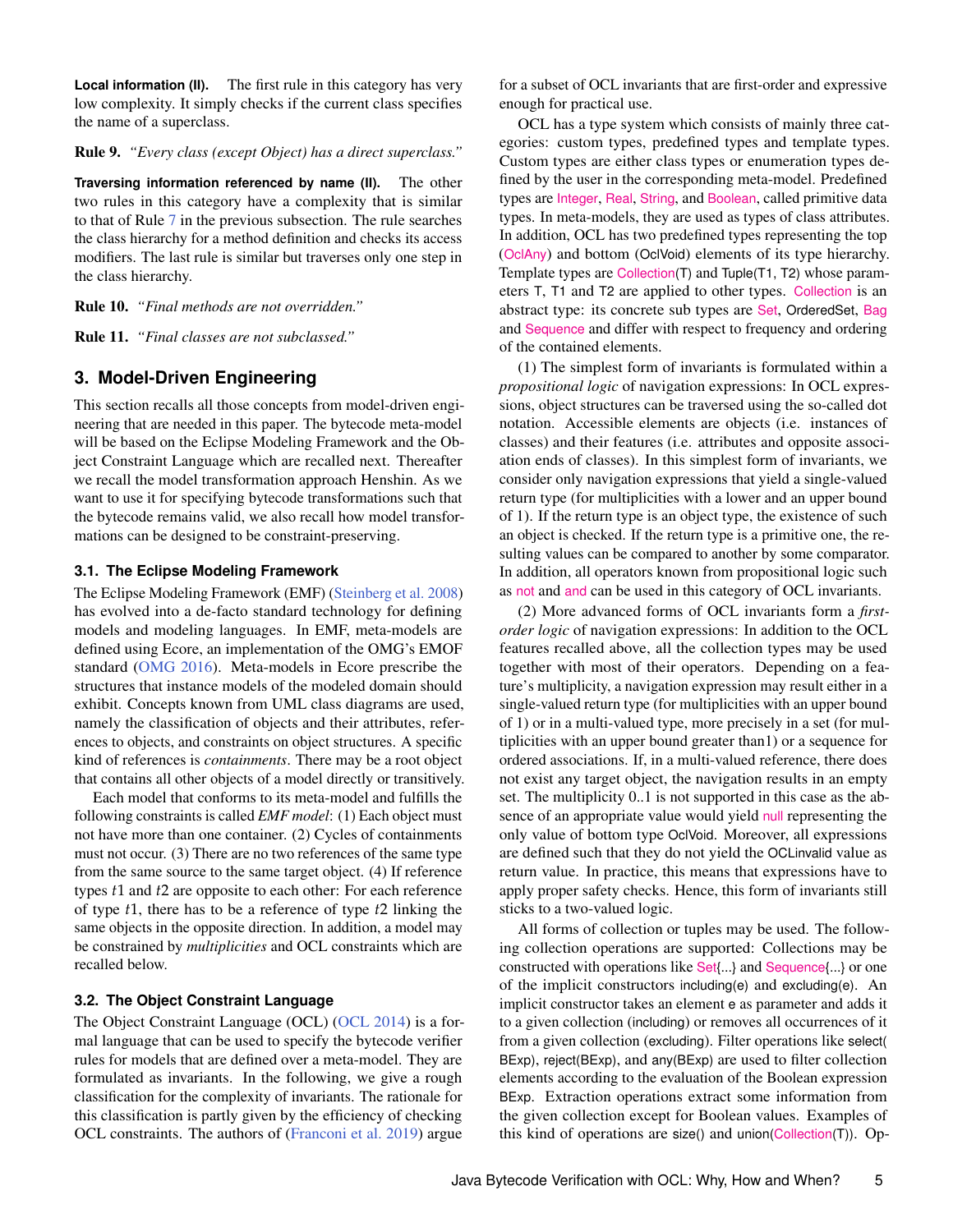eration size() returns the number of elements in a collection and may be used to compare the size of a collection with some fixed integer but not with another set size neither with some attribute value. Finally, OCL provides a number of operations returning Boolean values. For checking the existence of elements within a collection, isEmpty() and notEmpty() can be used, for example. In order to test the membership in a collection, the operations includes(e) and excludes(e) for testing on single elements e as well as includesAll(Collection(T)) and excludesAll (Collection(T)) for testing if element collections are available. Let expressions are supported as long as the specifications of additional variables and operations use the OCL features in this category and are non-recursive.

(3) The most advanced form of OCL invariants allows all possible OCL expression and operations based on a four-valued logic, i.e. Boolean={true, false, null, invalid} is supported here. Now, the multiplicity 0..1 is supported; the absence of an appropriate value would yield null representing the only value of bottom type OclVoid. Furthermore, collection operations collect and iterate may be used which allow specifying recursive functions. Any kind of let expressions is supported which means that the specifications of additional variables and operations may be recursive. Finally, operations closure and count may be used; size may be used without any restriction. Custom operations are supported as long as they are queries, i.e. do not change the object structure.

#### **3.3. Model Transformations with Henshin**

Model transformations can be defined inside one modeling language or between two different languages. They are called *endogenous* or *exogenous*, respectively. While endogenous transformations are used, for example, to edit or optimize instance models, exogenous transformations are typically used to translate a model to another model or to text. There are various approaches to model transformation based on several paradigms. A comprehensive overview of model transformation approaches and languages is given in [\(Lúcio et al.](#page-14-8) [2016;](#page-14-8) [Kahani et al.](#page-13-7) [2019\)](#page-13-7). As most of them are able to transform EMF models, it depends very much on the purpose which model transformation approaches or languages to use.

Henshin<sup>[1](#page-0-0)</sup> [\(Arendt et al.](#page-13-8) [2010\)](#page-13-8) is a language and tool environment for rule-based transformations of EMF models based on graph transformation concepts. A transformation rule specifies all the model changes that shall be performed in one transformation step. The left-hand side *L* of a rule represents a pattern that has to be found to apply the rule. The difference between the left and the right-hand side *R* of a rule specifies its actions. The intersection  $K = L \cap R$  denotes the part that is not changed, the part that is to be deleted is defined by  $L \setminus K$ , while  $R \setminus K$ defines the part to be created. A *model transformation (step)*  $M \xrightarrow{r,m} N$  between two models *M* and *N* is defined by first finding a *match m*, that is a mapping of the left-hand side *L* of rule *r* into *M*. Model *N* is obtained erasing  $m(L \setminus K)$  in *M* and adding a new copy of  $R \setminus K$  using mapping *n*. The following

diagram shows all the models and interrelations that play a role in a transformation step.



If model transformations shall preserve the validity of models concerning OCL constraints, there are basically two strategies to achieve that: (1) A valid model is transformed first and the resulting model is checked for validity thereafter. This can be done, for example, with the OCLinEcore validator [\(OCLinEcore](#page-14-9) [2019\)](#page-14-9). (2) Another possibility is to translate OCL constraints to graph constraints and to enhance model transformation rules with application conditions that are derived from those graph constraints. An application condition restricts the applicability of a rule as a match has to be found that satisfied an additional condition. The second approach is automated with  $OCL2AC<sup>2</sup>$  $OCL2AC<sup>2</sup>$  $OCL2AC<sup>2</sup>$  [\(Nassar et al.](#page-14-10) [2019,](#page-14-10) [2018\)](#page-14-11), tool support which is based in Henshin. It is demonstrated at an example in Section [5.2.](#page-11-0)

## <span id="page-5-0"></span>**4. An MDE Approach to Bytecode Processing**

In this paper, our goal is to leverage techniques from modeldriven engineering for defining code Java bytecode manipulations by defining them as model transformations. By defining the bytecode verifier rules as OCL constraints it will become easier to test byyecode manipulations because it can immediately be checked whether the result of the manipulation is well-behaved bytecode (c.f. Section [2.2\)](#page-2-0) without executing the bytecode. Moreover, it will become possible to analyze whether a given manipulation will always preserve well-behavedness in bytecode.

For these purposes, we will present a meta-model for Java bytecode in Section [4.1](#page-6-0) (precursors of it have already been published [\(Yildiz, Bockisch, et al.](#page-14-12) [2017;](#page-14-12) [Yildiz, Rensink, et](#page-14-13) [al.](#page-14-13) [2017\)](#page-14-13)). In Section [4.2,](#page-7-0) we will show how to define OCL constraints for the verifier rules choosing a representative set of rules.

We have developed a suite of Eclipse plugins to perform *Modular Bytecode Engineering and Analysis based on MDE*. We call our project *ModBEAM* for short. One of these plugins provides our meta-model which is called *JBC* (short for *Java Bytecode*). *ModBEAM* provides a nature that can be added to Eclipse Java projects such that an instance model is created for every .class-file that is contained in its source folder. It is placed in the folder jbc-model and it is updated when a .class-file changes. The user can choose between generating one single model which contains call class definitions or many models which contain one single class each. In the first style, the models are always created in a full-build, while the second style supports incrementally building the models. Given a JBC instance model, the ModBEAM plugins can also generate proper Java bytecode from such a model again, which is also updated, when the model changes.

<sup>1</sup> Available at: <www.eclipse.org/henshin>

<sup>2</sup> Available at: <ocl2ac.github.io/home>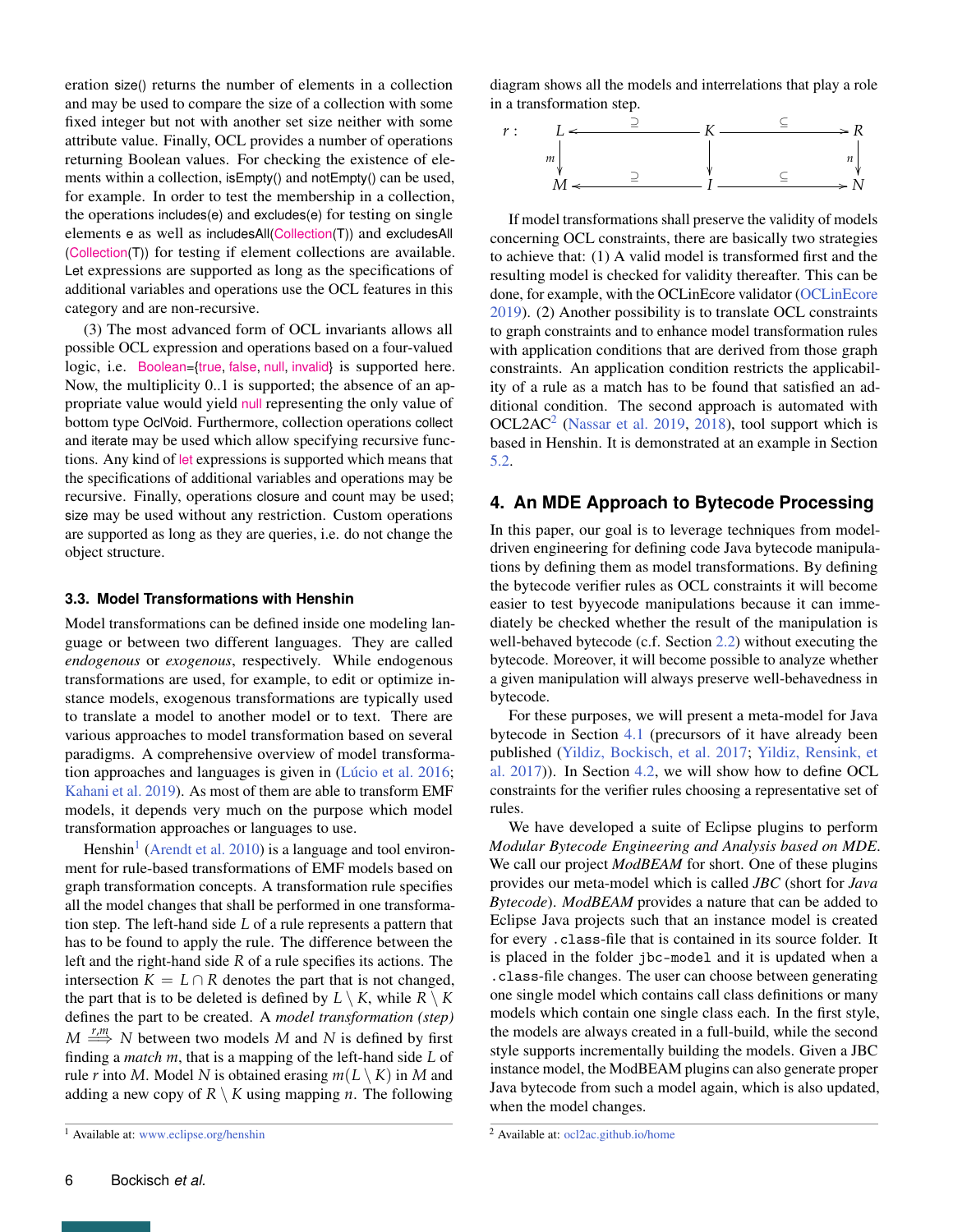In addition to the meta-model and the work flow, ModBEAM includes an Xtext plugin that provides a textual editor for JBC instance models. This editor automatically validates the OCL invariants contained in our meta-model and marks violations thereof. But we also provide the possibility to persist JBC instance models in the XML format. The implementation of ModBEAM, including the meta-model with the OCL invariants, the Eclipse plugins and the Xtext editor can be accessed from our Git repository at [https://bitbucket.org/modbeam/dev/.](https://bitbucket.org/modbeam/dev/)

#### <span id="page-6-0"></span>**4.1. A Meta-model for Java Bytecode**

The purpose of the JBC meta-model is to act as an alternative, more accessible representation of Java .class files, which is equivalent to the original. Therefore its structure mainly follows the organization of Java class files as defined in the Java Virtual Machine specification [\(Lindholm et al.](#page-14-3) [2020\)](#page-14-3). Nevertheless, the original goal of the bytecode format was to facilitate an efficient interpretation of .class files and not to be human-readable or easy to manipulate. For this reason, our meta-model represents information differently in some places. Examples will be given along with the discussion of the meta-model in Listung [1.](#page-6-1)

The JBC meta-model is defined using Ecore. In general, each kind of entity of the class file format (such as method declarations, attributes and instructions) is represented as one ECore class in the meta-model. Lexical nesting is represented as a containment relationship, i.e., a method is contained in the class that declares it. The top-level of the Java class file format follows the Java source language. A simplified and incomplete version of the most relevant EClasses is shown in Listing [1.](#page-6-1)

Project is the root of the meta-model and has no other purpose than to contain Clazz  $EObjects<sup>3</sup>$  $EObjects<sup>3</sup>$  $EObjects<sup>3</sup>$ , which stands for a . class-file each. A series of Boolean attributes in Clazz specifies which modifiers have been used in the corresponding Java class. The TypeReference basically encapsulates a type name and is used here to refer to the super class and implemented interfaces.<sup>[4](#page-0-0)</sup> Besides this type-related information, a Clazz refers to EObjects modeling the methods and fields defined within the class. To simplify the analysis of instance models, all containment references are bidirectional.

The EClasses Method and Field (not shown in the listing) follow the same design strategy. The property descriptor references a MethodDescriptor (not shown here) which encodes the type names of the method's list of parameters.

In contrast to the sequential organization of instructions in actual bytecode, our meta-model organizes them in a control-flow graph, which is a representation used in virtually flow-sensitive code analyses. The property firstInstruction of a Method refers to the root of this graph, i.e., the instruction at which the execution of a method starts. The property instructions is required because all EObjects of type Instruction must be contained in another EObject and thus, holds an unordered collection of all instructions of the method. Since a method may be abstract, the

property firstInstruction is optional; in that case, the method does not contain any instruction at all.

The abstract EClass Instruction is the root of a type hierarchy, which contains one concrete EClass for each possible Java bytecode instruction. Each instruction type may have specific attributes; an instruction for invoking a method, for example, has an attribute MethodReference. All instructions have in common that they contain a reference to outgoing control flow edges, represented by a subtype of the EClass ControlFlowEdge. That EClass has two properties, namely a reference to the start Instruction and a reference to the end one.

```
1 package jbc : jbc = 'https://modbeam.bitbucket.io/jbc' {
2 class Project {
 3 property classes : Clazz[*
|1] { ordered composes };
 4 }
 5 abstract class NamedElement {
 6 attribute name : String[1];
 7 }
 8 abstract class MethodNamedElement extends NamedElement {
9 }
10 abstract class AccessFlaggedElement {
11 attribute public : Boolean[1];
12 attribute private : Boolean[1];
13 attribute protected : Boolean[1];
14 }
15 class TypeReference {
16 attribute typeDescriptor : String[1];
17 }
18 class Clazz extends NamedElement, AccessFlaggedElement {
19 attribute final : Boolean[1];
20 attribute super : Boolean[1];
21 attribute abstract : Boolean[1];
22 attribute name : String[1];
23 property superClass : TypeReference[1] { composes };
24 property interfaces : TypeReference[*
|1] { ordered composes };
25 property methods#class : Method[*
|1] { ordered composes };
26 property fields#class : Field[*
|1] { ordered composes };
27 // et cetera
28 }
29 class Method
30 extends MethodNamedElement, AccessFlaggedElement {
31 attribute final : Boolean[1];
32 attribute abstract : Boolean[1];
33 property class#methods : Clazz[?];
34 property descriptor : MethodDescriptor[1] { composes };
35 property instructions#method : Instruction[*
|1] { composes };
36 property firstInstruction : Instruction[?];
37 // et cetera
38 }
39 class Field extends NamedElement, AccessFlaggedElement {
40 attribute final : Boolean[1];
41 attribute volatile : Boolean[1];
42 property class#fields : Clazz[?];
43 property descriptor : TypeReference[1] { composes };
44 // et cetera
45 }
46 abstract class Instruction {
47 property method#instructions : Method[1];
48 property outEdges#start : ControlFlowEdge[*
|1] {
49 ordered composes };
50 // et cetera
51 }
52 abstract class ControlFlowEdge {
53 property start#outEdges : Instruction[1];
54 property end : Instruction[1];
55 }
56 }
```
**Listing 1** Relevant part of the JBC meta-model

<sup>&</sup>lt;sup>3</sup> This spelling is used to avoid conflicts with the type java.lang.Class when generating Java classes from the Ecore model.

<sup>4</sup> Type names are specified following the "Field Descriptor" notation, cf. [\(Lind](#page-14-14)[holm & Yellin](#page-14-14) [1999,](#page-14-14) Section 4.3.2).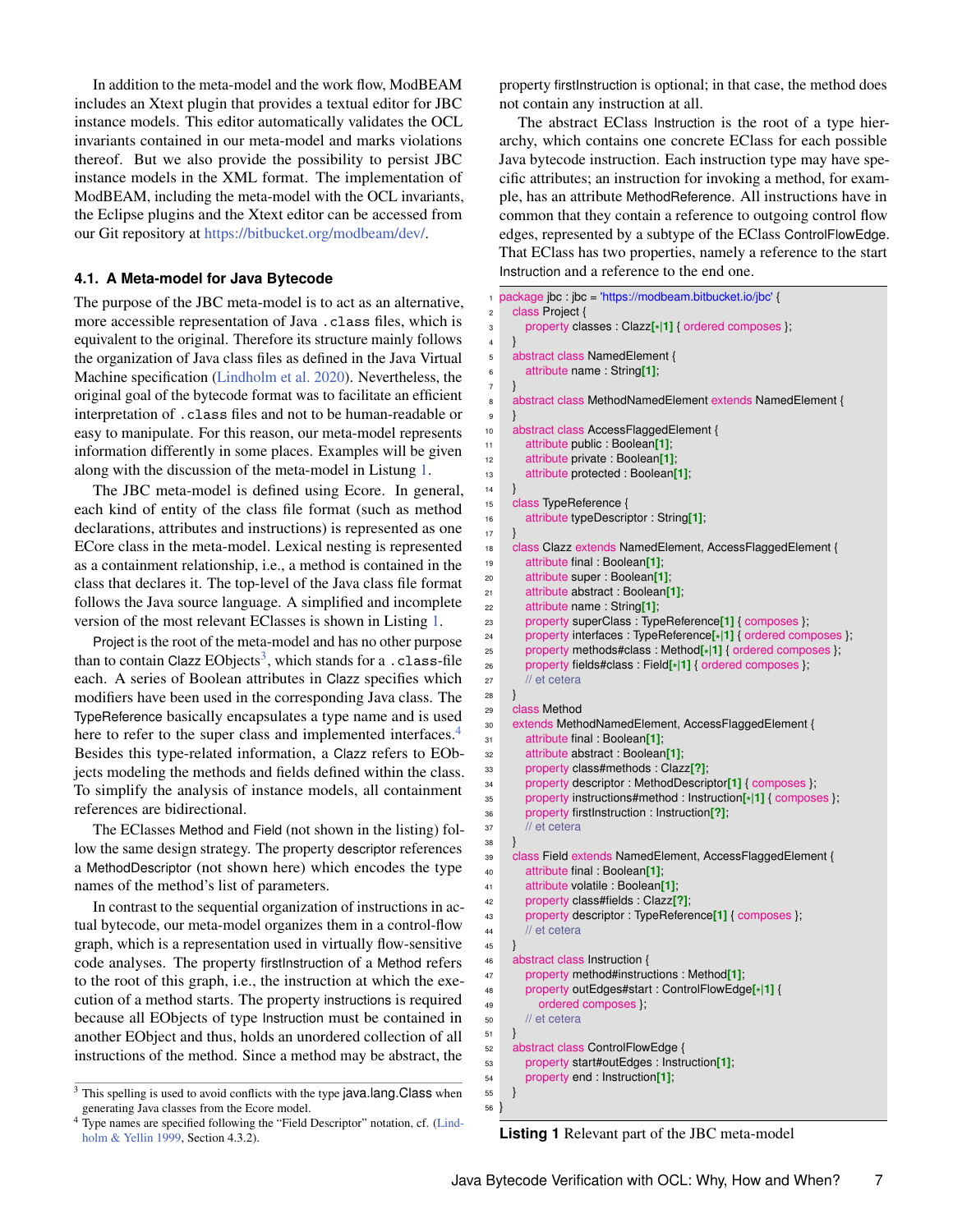<span id="page-7-1"></span>

| Program   | Classes | Methods | Model Size | Time  |
|-----------|---------|---------|------------|-------|
| LiveGraph | 131     | 350     | 24049      | 18s   |
| Weka      | 1041    | 8322    | 756063     | 764s  |
| Groove    | 1482    | 9232    | 418269     | 1480s |

**Table 1** Preliminary performance of JBC instance model creation from .class-files.

There are three major kinds of control flow edges represented by subtypes of ControlFlowEdge. The type UnconditionalEdge is used to define sequential control flow and can be used for most of the instructions. Some instructions are so-called branching instructions; when these are executed, the control flow can continue at different instructions depending on a condition that is checked by the branching instruction. Most branches are binary which means that the corresponding Instruction EObject has two outgoing edges of the type ConditionalEdge. That EClass has a Boolean attribute condition which specifies whether one or the other edge is followed depending on whether the instruction's condition is satisfied or not. There are also instructions with n-ary branches to express the switch statement from Java source code. Outgoing edges for them are modeled in a similar way. Lastly, there are instructions specifying control flow in a try block with a corresponding catch block to formulate an exception. Those instructions have outgoing edges of the type ExceptionalEdge.

*4.1.1. Digression: Performance of ModBEAM* To illustrate the feasibility of using the ModBEAM meta-model, we present a few details on the implementation and its performance. More details can be found in [\(Yildiz, Bockisch, et al.](#page-14-12) [2017\)](#page-14-12).

We use the ASM bytecode manipulation toolkit [\(Bruneton et](#page-13-0) [al.](#page-13-0) [2002\)](#page-13-0) to parse class files when creating instance models, as well as for generating bytecode files from instance models. For the performance study below, we have used the XMI format for persisting instance models, and we only consider full builds.

<span id="page-7-0"></span>For our performance study, we have used three real-world, open-source projects of different sizes. The results are presented in Table [1.](#page-7-1) The table columns show the Java project's name, the number of classes and methods it contains, the number of EObjects in the instance model and the time spent on creating the instance-models. The required time ranges from 18 seconds for a small project to almost 25 minutes for a relatively large project with nearly 1,500 classes. While 25 minutes is a long time, a full-build is rarely necessary. A thorough analysis of the impact of incremental instance model creation in ModBEAM on the development work flow still has to be performed. In this study, the average time for creating an instance model for a .class file was between 0.14 seconds and 1 second. Since incremental creation works in the background and therefore, this does not cause a perceivable delay during the development. For these reasons, we think that our approach is sufficiently scalable for use in practice. It should also be mentioned that we have not explored optimization opportunities yet.

## **4.2. Bytecode Verification Rules as OCL Constraints**

In Section [2.2,](#page-2-0) we have presented an overview of the Java bytecode verifier rules as they are presented in the Java Virtual Machine specification. In this section, we will revisit all those example rules and show their definition in OCL. This subset of the verifier rules has been selected to be representative with regard to the complexity of the logic statement and the information accessed by them. We have analyzed each rule to determine the proper EClass to be used as the context and defined an invariant for the rule. In Section [3.2,](#page-4-1) we have classified OCL invariants into 1. *propositional logic*, 2. *first-order logic*, and 3. *general OCL expressions*. Here, we consider our example invariants and discuss the level of logic they have.

**Local information.** Rule [1](#page-3-2) applies to every entity with a name such as a Field, FieldReference or Clazz. All these EClasses extend the abstract EClass NamedElement which defines the corresponding invariant. For method names, there is the additional rule [2,](#page-3-3) so the invariant is strengthened in this case. Therefore, we define the EClass MethodNamedElement—extending NamedElement—as super class of Method with an additional invariant.

```
context NamedElement inv nameHasNoIIlegalCharacters:
    name.indexOf('.') = 0 and name.indexOf(';') = 0
    and name.indexOf('[') = 0 and name.indexOf('') = 0;
4 context MethodNamedElement inv nameHasNoIllegalBrackets:
5 (name <> '<init>' and name <> '<clinit>')
    implies (name. indexOf('<') = 0 and name.indexOf('>') = 0);
```
**Listing 2** OCL invariants for verification rules [1](#page-3-2) and [2.](#page-3-3)

Rule [3](#page-3-4) restricts the kinds of visibility allowed; it is defined for fields. Equivalent rules exist for classes and methods, for all of them at most one visibility modifier may be specified. Given our meta-model, we do not need to define this invariant multiple times. Instead we use the EClass AccessFlaggedElement as context which contains Boolean attributes that specify the presence of modifiers. This EClass is extended by all EClasses representing entities with visibility modifiers.

```
context AccessFlaggedElement inv hasAtMostOneAccessFlag:
 (public implies (not private and not protected)) and
```
(private implies not protected);

**Listing 3** OCL invariant for verification rule [3.](#page-3-4)

The next example in this category of rules is Rule [4.](#page-3-5) It specifies that the type of a field must not be an array type with more than 255 dimensions. In fact, this constraint applies to each entity with a type reference following the"field descriptor" notation, including method result types. An array type is encoded in this notation by prepending the character [ for each array dimension. In our meta-model, we define the EClass TypeReference which is used for all type references; therefore, it is the ideal context for specifying this invariant.

context TypeReference inv arrayDimensionValid: <sup>2</sup> typeDescriptor.characters()−>count('[') <= 255;

**Listing 4** OCL invariant for verification rule [4.](#page-3-5)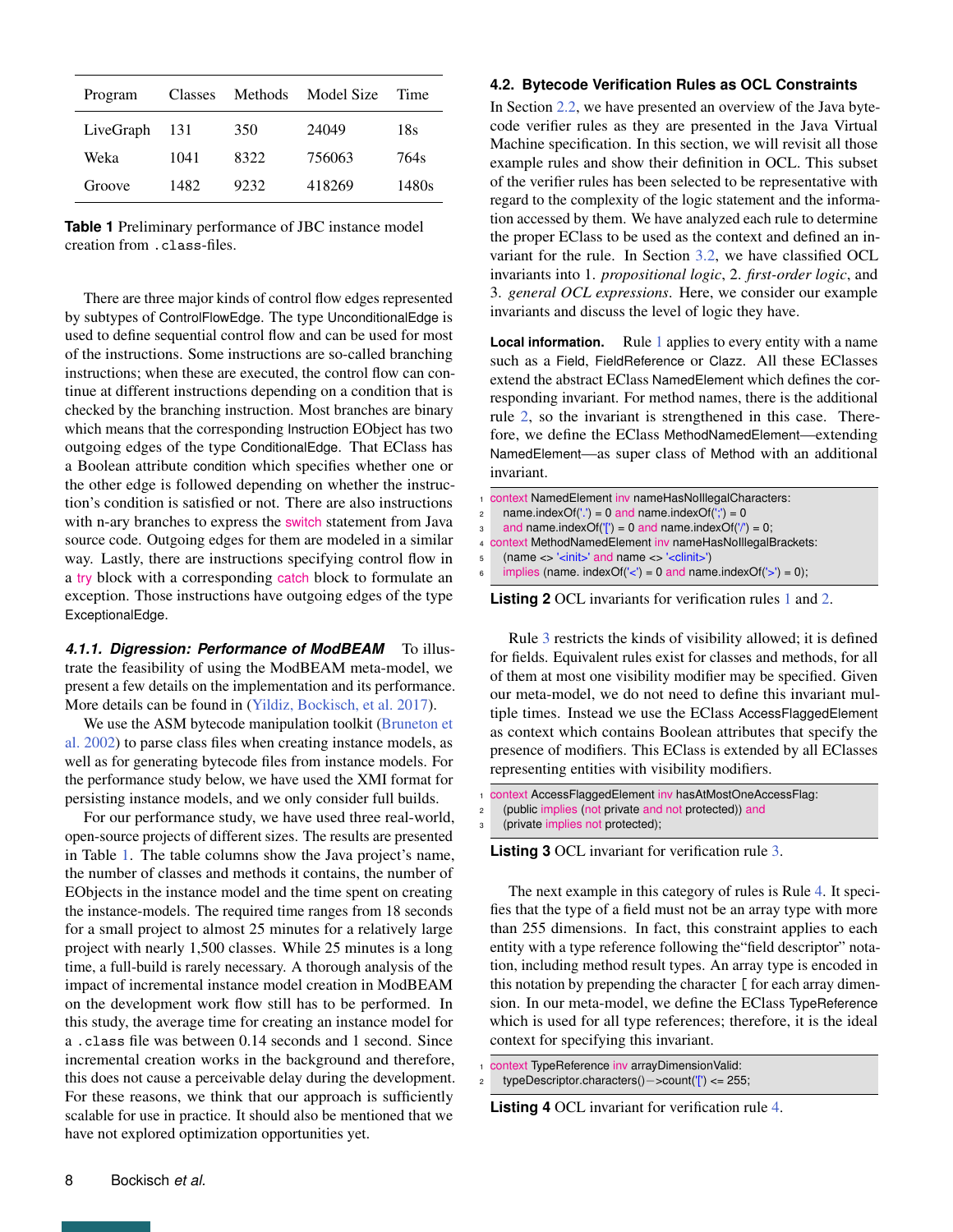Rule [9](#page-4-2) prescribes that every class except java.lang.Object must have a superclass specified. The respective OCL invariant in Listing [5,](#page-8-0) therefore, requires that a type reference is specified for the superClass property. This is sufficient since the existence of the reference class is checked by the linker and not the bytecode verifier.

- <span id="page-8-0"></span>context Clazz inv hasDirectSuperClass:
- name = 'java/lang/Object' or not superClass.oclIsUndefined();

**Listing 5** OCL invariant for verification rule [9.](#page-4-2)

The first three invariants presented above clearly belong to the simplest category of OCL expressions, namely those that use *propositional logic* only. The one in Listing [4,](#page-3-5) however, belongs to the second category, *first-order logic*, since the size of a collection is compared against a constant value. The invariant in Listing [9](#page-4-2) uses the OCL operation oclIsUndefined which makes use of four-valued logic. Thus, this invariant belongs to the category of *general OCL constraints*.

**Directly referenced information.** Rule [5](#page-3-6) could be considered as an invariant of a class (it must not contain duplicate fields) or of a field (it must be unique within its class). We decided to define it as an invariant of the EClass Field because, in case of a violation, the error reported will be more specific. This means that the two (or more) duplicate Field EObjects will be marked. For the second rule in this category, Rule [6,](#page-3-7) the JVM specification is more clear about the context which is IreturnInstruction: an instruction returning an integer is legal only when it appears within a method with a matching return type. Let us recall here that a primitive type in bytecode is represented by a single letter and the types boolean, char, byte, short and int are all represented as integer values internally.

```
1 context Field inv noNameAndDescriptorDuplicates:
2 class.fields−>forAll(field | (field <> self)
    implies (field.name <> self.name
       or field.descriptor.typeDescriptor <>
5 self.descriptor.typeDescriptor));
6 context IreturnInstruction inv properReturnType:
7 let desc = method.descriptor.resultType.typeDescriptor
\overline{\text{B}} in desc = 'I' or desc = 'Z' or desc = 'B' or desc = 'S' or
9 desc = 'C';
```


Both invariants navigate along eOpposite edges and use simple equality comparison of primitive attribute values. The second invariant does not use other operators and therefore, belongs to the category of propositional logic. As the first invariant uses universal quantification, it belongs to the category of first-order logic. It also navigates along a containment edge, which does not add to the complexity.

**Traversing information referenced by name.** In the Java language, entities such as classes and methods are referenced by name. Also in the bytecode, method-invocation instructions must specify the name of the called method and a class definition must specify the name of the superclass. We formulate this requirement in the EClasses MethodReference and TypeReference.

To resolve name references to a Clazz, we have implemented the operation in Listing [7.](#page-8-1) It searches through all Clazzes in

the instance model and returns the one whose attribute name matches the provided name. The comparison is not made with the class name directly but with the expression  $L'$  + cls.name +  $\cdot$ ; because this is the notation for class-type descriptors in the Java virtual machine.

If a unique matching Clazz is found, it is returned by the operation. Otherwise, it returns null. This may be the case, for example, when a class is referred to that is loaded dynamically at runtime from a source that was not available when the instance model was created. The operation also returns null when multiple matches are found as ambiguous class definitions would exist. This cannot be the case if the instance model is created by our tooling.

```
1 context Clazz::getClassFromReference(ref : String[?]) : Clazz[?]
2 body: let availableClasses = Clazz.allInstances() -><br>select(cls | ref = 'L' + cls.name + ';')
        select(cls | ref = 'L' + cls.name + ';')4 in if(not availableClasses−>isEmpty())
5 then availableClasses−>first()<br>6 else null
     else null
     endif;
```
**Listing 7** Operation to resolve a Clazz EObject from a type descriptor.

For method references we have implemented an analogous mechanism. This means that an operation getMethodFromReference is added to the context Method, which internally uses the operation getClassFromReference to lookup the Clazz for the receiver type of the method reference.

The operation isAssignmentCompatible(target : Clazz[?], operand : Clazz[?]) : Boolean[?] (not shown here) traverses the class hierarchy by recursively calling getClassFromReference to determine if the type referred to by operand is a sub type of the one referred to by target. Using these operations, we can formulate the bytecode verifier rule [7](#page-3-1) as an OCL invariant.

```
1 context InvokevirtualInstruction inv invocationRespectsProtected :
2 let target = Method::getMethodFromReference(methodReference)
3 in (target.protected and target.class.package() <>
4 self.method.class.package())
5 implies TypeReference::isAssignmentCompatible(
6 self.method.class, target.class);
```
**Listing 8** OCL invariant for verification rule [7.](#page-3-1)

Rule [10](#page-4-3) specifies that no final methods may be overridden. The corresponding OCL invariant is shown in Listing [9.](#page-8-2) The invariant uses the custom operation getAllMethods(super : Boolean [?]) : Method[ \* |1] which is defined in the context Clazz. Similar to isAssignmentCompatible, this operation recursively calls getClassFromReference to follow the chain of superclasses and to collect all methods defined in those classes. In both invariants, recursive custom operations are used. Therefore, they belong to the hardest category of *general OCL constraints*.

```
1 context Method inv overridesNoFinalMethod:
```

```
2 not class.getAllms()−>exists(m |<br>3 (not private) and m.name = sel
```
- (not private) and m.name = self.name and
- 4 m.descriptor = self.descriptor and (m.public or m.protected or
- <sup>5</sup> not (m.public or m.protected or m.private) and m.final));

**Listing 9** OCL invariant for verification rule [10.](#page-4-3)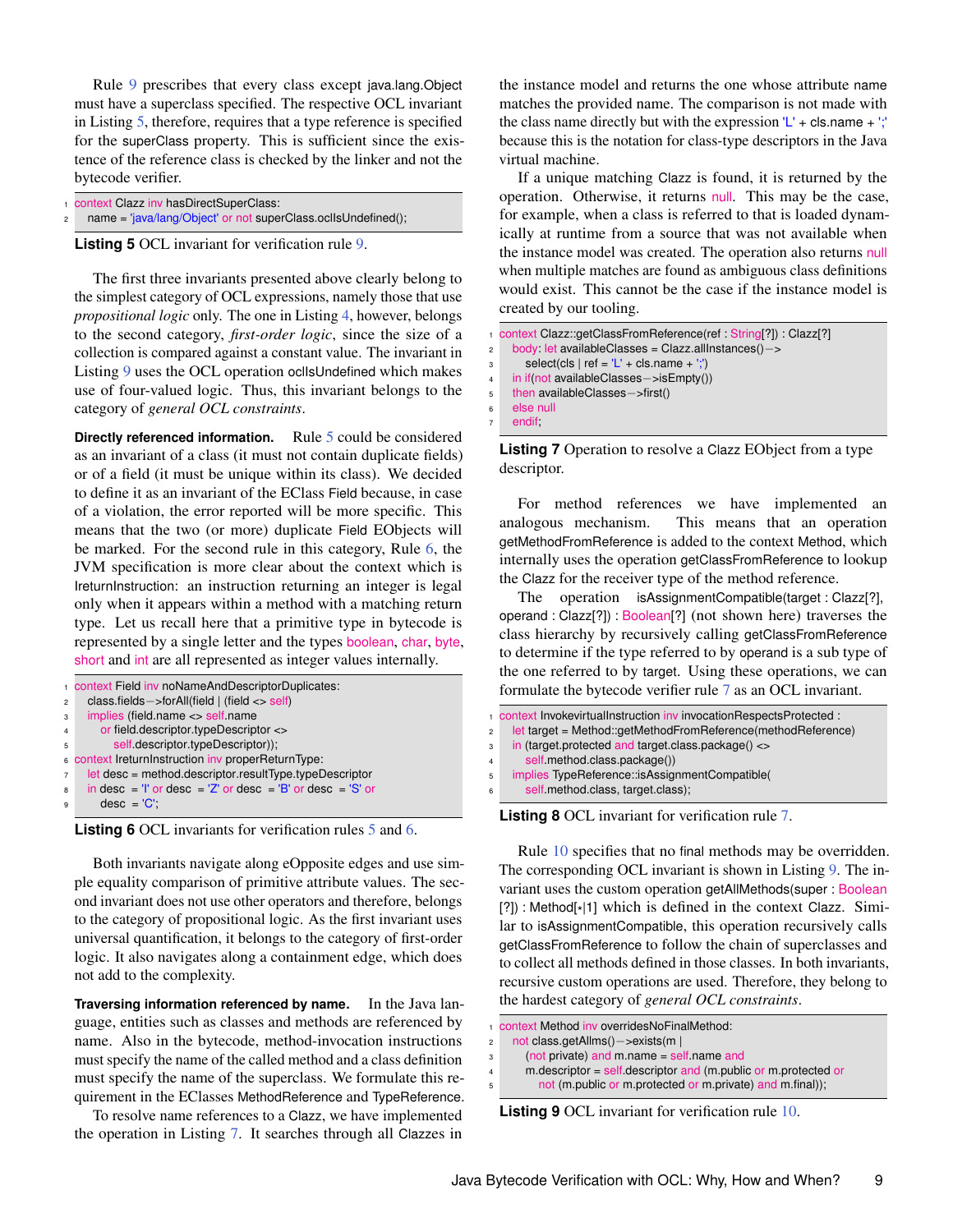Rule [11](#page-4-4) states that a final class must not be subclassed. Listing [10](#page-9-1) shows the equivalent OCL invariant. Since it is costly to locate all sub classes for a given class, we invert this condition and specify that the super class must not be final. We must explicitly handle the case that the name of the super class is java/lang/Object as that class does not have a super class.

<span id="page-9-1"></span>

|   | context Clazz inv superClassNotFinal:                        |
|---|--------------------------------------------------------------|
|   | name = 'java/lang/Object' or not self getClassFromReference( |
| 3 | self.superClass.typeDescriptor).final;                       |

**Listing 10** OCL invariant for verification rule [10.](#page-9-1)

This invariant uses the custom operation getClassFromReference. This operation is not recursive such that it could also be inlined into the invariant (only at the expense of readability). The most complex operations used in this invariant are allInstances and select so that it is *first-order*.

**Traversing local information.** This category of verifier rules is concerned with type checking the arguments of instructions that are passed along the operand stack or along with local variables. As outlined in Section [2.2,](#page-2-0) this requires the computing of the stack layout and the layout of local variables at each instruction. Implementing this computation in OCL is lengthy and its comprehension requires a deeper knowledge of how instructions in Java bytecode look like. Thus, showing the implementation would be beyond the scope of this paper.

The overall implementation strategy can, nevertheless, be presented here. The layout of the stack and the local variables at an instruction can be computed by traversing all possible paths from the first instruction to the instruction in question and collecting information along the way. We have implemented an operation in the context of the Instruction EClass, called simulateStack, for performing this traversal. Since there may be any number of instructions in a method, the control-flow paths to be traversed may be of any length. For that reason, the operation simulateStack is implemented recursively. In general, the control-flow graph of a method may contain cycles (namely when the method contains loops). To avoid endless recursion, this operation also has to keep track of EObjects Instruction already visited.

The operation simulateStack is used in an invariant of Method , cf. Listing [11,](#page-9-2) which checks the compliance of the stack layout and the layout of local-variable computed with the layout expected by each instruction. It is used to specify the invariant for bytecode verifier rule [8,](#page-3-0) among others. The invariant calls the operation simulateStack on the method's first instruction and passes the following arguments: the initial stack layout, the initial local-variable layout and the sequence of already visited instructions.

```
1 context Instruction inv isTypeSafe:
```

```
2 (not firstInstruction.oclIsUndefined())
```

```
implies firstInstruction.simulateStack(Sequence{},
```

```
4 localLayoutFromParameters, Sequence{});
```
**Listing 11** OCL invariant for verification rule [8.](#page-3-0)

Regarding the classification of OCL constraints, the above invariant belongs to the highest class of *general OCL expressions*. This is because we use recursive custom operations and

maintain the state of all the EObjects of type Instruction that are already visited, to avoid endless recursion.

# <span id="page-9-0"></span>**5. Example: Bytecode Manipulation as Model Transformation**

To demonstrate the benefits of our approach of specifying bytecode verifier rules as OCL constraints, let us have a look at how bytecode manipulation can be developed as model transformations based on our meta-model. As an example, we will develop a simple mock-up tool to develop unit tests before implementing a method. It will replace the stub body of that method with an implementation returning predefined values to make the test cases pass.

For illustration, let us assume that we are developing a program to compute the *n th* Fibonacci number and start by writing a test driver as well as an empty method, as seen in the listing below.

<span id="page-9-3"></span>

|                | 1 public class Fibonnaci {               |
|----------------|------------------------------------------|
| $\overline{c}$ | public static void main(String[] args) { |
| 3              | assert fibonacci $(1) == 1$ ;            |
| 4              | assert fibonacci $(4) == 3$ ;            |
| 5              |                                          |
| 6              | public static int fibonacci(int n) {     |
| $\overline{7}$ | return $0$ :                             |
| 8              |                                          |
| 9              |                                          |
|                |                                          |

**Listing 12** Empty implementation of the method fibonacci().

Our mock-up tool is now supposed to insert code into the method fibonacci() that returns the correct value for the first two method calls to make the test pass. For brevity, we assume that a class test.MockDataProvider with a static method next() exists that returns <sup>1</sup> and <sup>3</sup> for the first two calls and −<sup>1</sup> for all others. The bytecode manipulation needs to insert an instruction into the method fibonacci() that invokes the method next() as new first instruction. More instructions need to be inserted to test whether the result is negative. In that case, the execution should jump to the original first instruction (i.e., the first instruction compiled from the statement return 0;), otherwise the execution should continue at an instruction returning the result of next(). That instruction also needs to be inserted. In Java bytecode, different return instructions exist, one for each kind of result type (intlike, long, float, double and reference type). We generate an ireturn instruction that returns an int value.

Applying this manipulation to the bytecode of the class in Listing [12](#page-9-3) is successful and the execution of the test driver will succeed. As we know that the Fibonacci numbers grow very quickly, we decide to change the method's return type to long. After that change, the application of the same manipulation will produce illegal code that will be rejected by the bytecode verifier. When the manipulated class is loaded by the Java Virtual Machine, the error message shown in Listing [13](#page-11-1) on page [12](#page-11-1) is produced.

To understand that error, developers of bytecode manipulations need to perform the following steps: (1) Execute the transformed program, leading to a verification error. (2) Read the error message to figure out the location of the violating instruction in terms of its bytecode index, the containing method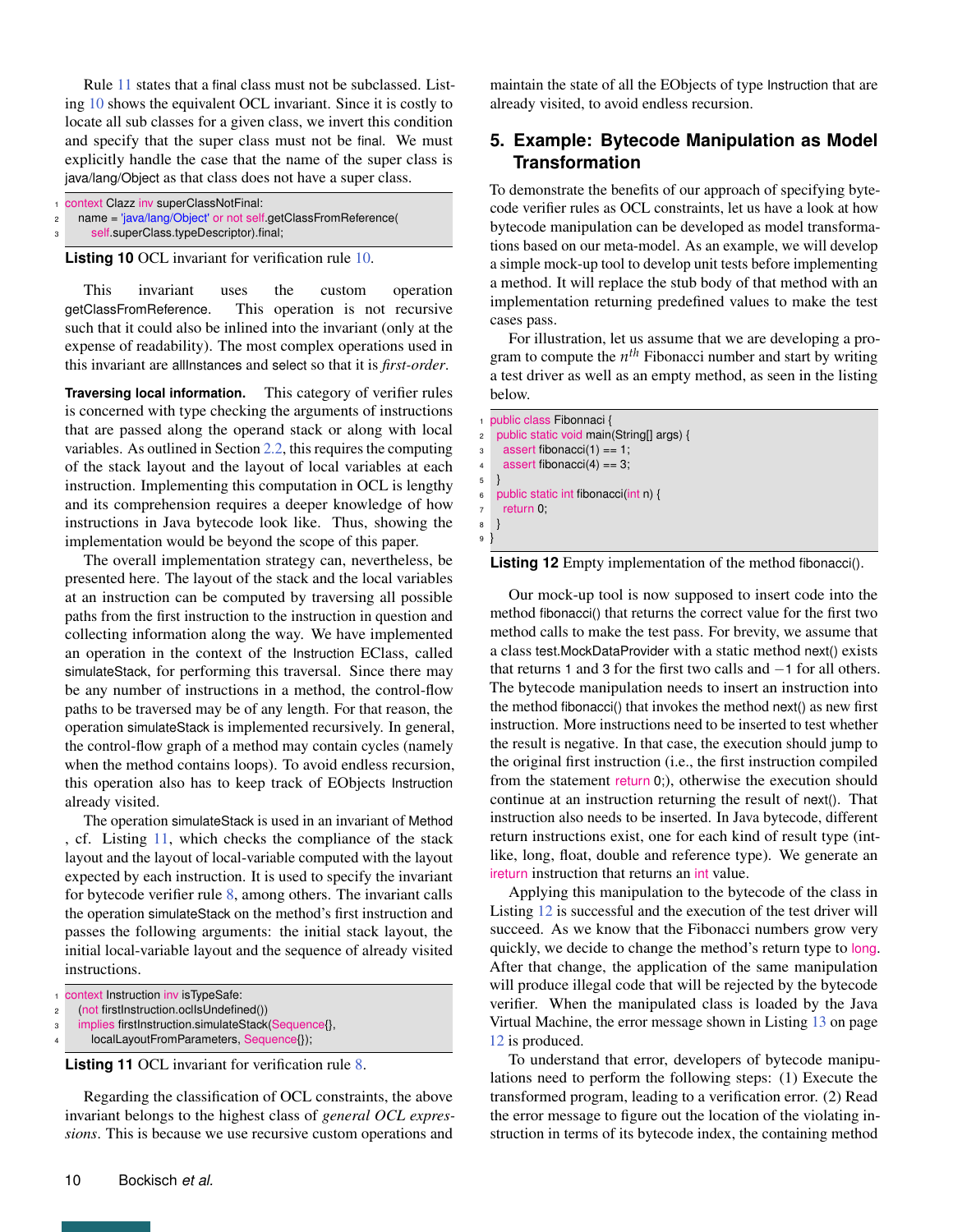<span id="page-10-0"></span>

**Figure 1** A sample transformation rule in Henshin.

and the containing class. (3) Open a bytecode viewer for this class and locate the correct instruction. (4) Analyze the violation. (5) And finally, locate the part of their implementation that is responsible for creating the faulty instruction.

## **5.1. Bytecode verification by OCL Checking**

To specify bytecode manipulations such as the one presented above, we can use model transformation rules instead. For this case example, we use Henshin to formulate the transformation rule, which is shown in Figure [1.](#page-10-0) When applied to a JBC instance model, this rule identifies all parts of the model that has the expected structure, which is defined by the Method and Instruction EObjects (stereotype <<preserve>>) and firstInstruction reference (stereotype <<delete>>) in the figure. This means that all methods with the name "fibonacci" that have a first instruction are selected. Such a pattern occurs exactly once in our example. The matched part of the instance model is then transformed by removing the reference with the stereotype <<delete>> and creating the EObjects and references with the stereotype <<create>>.

The example rule creates the following instructions linked to sequential control flow by UnconditionalEdge EObjects: InvokestaticInstruction invokes the static method test .MockDataProvider.next( $15$  $15$  which will push its result on the operand stack, DupInstruction duplicates this value and IfltInstruction tests whether the result is negative. The last instruction pops a copy of the value from the operand stack such

that it contains a single value which is the result of the next() method. This instruction has a conditional control flow defined by the two ConditionalEdge EObjects. The two possible targets are IreturnInstruction, if the result of next() was not negative, to return this value, and the original first instruction to perform the stub implementation, otherwise. The invocation instruction will become the new firstInstruction.

The rule explicitly defines the reference method from the IreturnInstruction to the Method. This is the EOpposite reference instructions and does not have to be specified. We have included it into the rule because the OCL2AC tool, applied in the following subsection, can use it to create a more readable application condition.

In our approach, the first three steps of understanding an error listed for the classical approach above are not needed. Program execution is not necessary because the verification is performed by validating the transformed instance model against our OCL invariants. The resulting instance model can be viewed and EObjects of violating instructions are directly annotated with error messages.

Figure [2](#page-11-2) shows a screenshot of our Xtext editor for JBC instance models. The editor shows an excerpt of the model for our Fibonacci implementation with result type long (the type descriptor ("J") in bytecode) after our transformation has been applied. It can be seen immediately that the IreturnInstruction violates the invariant *properReturnType*, cf. Listing [6.](#page-8-3)

The creative task of understanding the mistake in step 4 can be supported by tracing model transformations such that the transformation rules that are responsible for creating failure

<sup>&</sup>lt;sup>5</sup> The invocation target is specified by a MethodReference. This EObject references further EObjects, which are not shown in the example.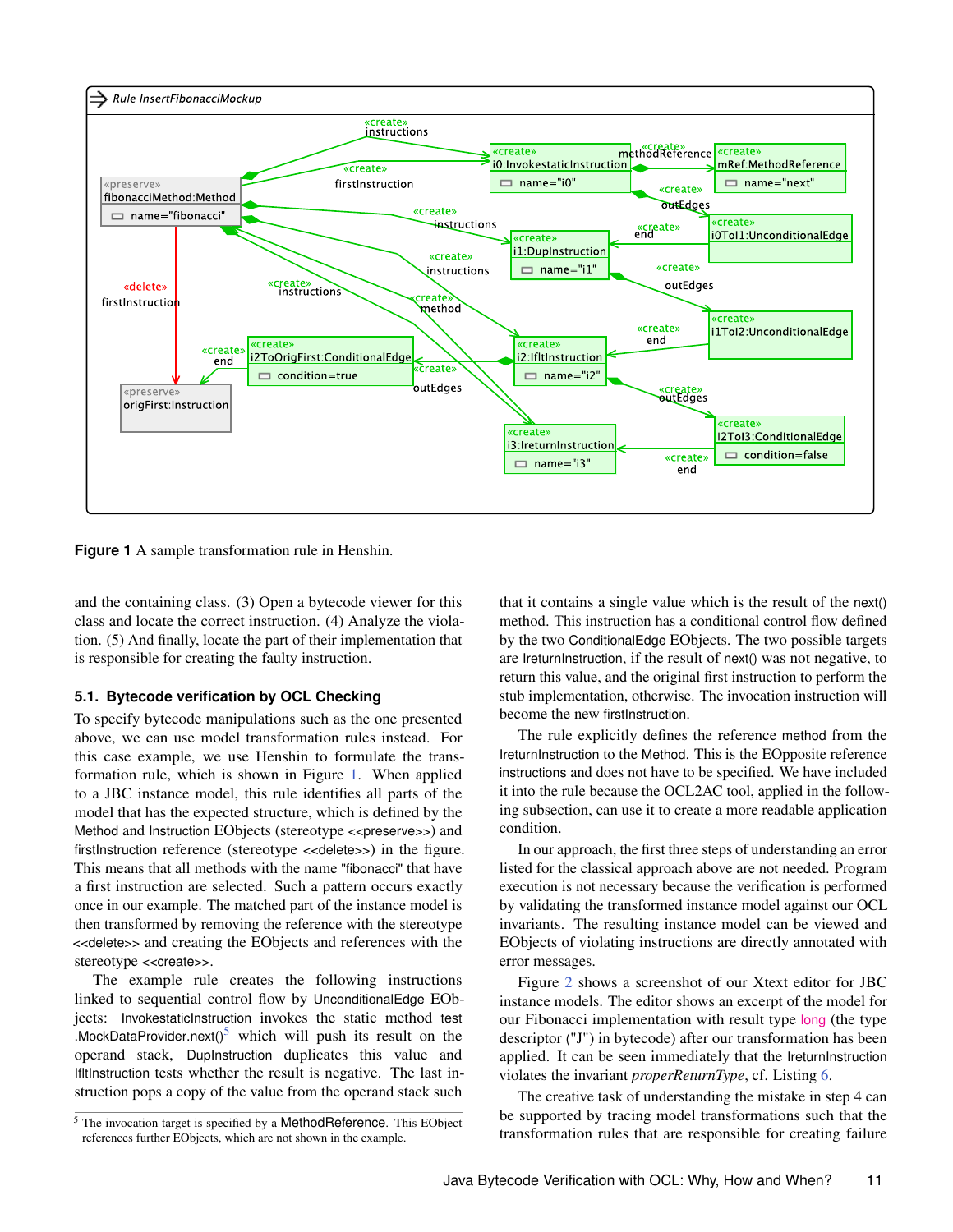<span id="page-11-2"></span><span id="page-11-1"></span>

|                | <sub>1</sub> Error: Unable to initialize main class Fibonacci |
|----------------|---------------------------------------------------------------|
|                | 2 Caused by: java.lang. Verify Error: Bad return type         |
|                | 3 Exception Details:                                          |
| 4              | Location:                                                     |
| 5              | Fibonacci.fibonacci(I)J $@7$ : ireturn                        |
| 6              | Reason:                                                       |
| $\overline{7}$ | Type integer (current frame, stack[0]) is not                 |
| 8              | assignable to long                                            |
| 9              | (from method signature)                                       |
| 10             | <b>Current Frame:</b>                                         |
| 11             | bci: $@7$                                                     |
| 12             | flags: $\{\}$                                                 |
| 13             | $locals: \{ integer\}$                                        |
| 14             | stack: { integer }                                            |
| 15             | Bytecode:                                                     |
| 16             | 0000000: b800 2959 9b00 04ac 09ad                             |
| 17             | Stackmap Table:                                               |
| 18             | same locals 1 stack item frame( $@8$ , Integer)               |

is identified. Considering Henshin, however, such tracing is not implemented in a user-friendly way yet. Step 5, however, is supported with our solution as each model resulting from a transformation can be checked against the bytecode verifier rules using the OCL constraints of our meta-model.

## <span id="page-11-0"></span>**5.2. A Correct-by-Construction Approach**

In contrast to performing bytecode verification by OCL checking as above, we present an approach here that enhances a model transformation rule with application conditions. They control the applicability of the transformation rule such that all possible applications lead to transformation results that respect the given set of constraints. The construction of such application conditions is implemented in an Eclipse-based tool called OCL2AC [\(Nassar et al.](#page-14-11) [2018,](#page-14-11) [2019\)](#page-14-10). For a given Henshin rule and an OCL constraint, OCL2AC can automatically construct *constraint-preserving application conditions*. Such an application condition ensures that the rule applies to a valid model if and only if the resulting model after the rule application satisfies the constraint. OCL2AC implements a formal approach; its correctness is shown [\(Radke et al.](#page-14-15) [2018;](#page-14-15) [Nassar](#page-14-10) [et al.](#page-14-10) [2019\)](#page-14-10). However, OCL2AC comes with the following limitations: It cannot yet translate all OCL constraints but only those that are two-valued and in first-order logic. Thus, the expression oclIsUndefined and the operation iterate are not supported. Moreover, there is no support to translate user-defined operations.

In the following, we show how to enhance the Henshin rule shown in Figure [1](#page-10-0) to preserve the OCL constraint properReturnType with the help of OCL2AC. This means that the rule will be turned to be applicable to a valid model if and only if the model that results from an application of that rule satisfies the constraint. The integration process consists of two main steps as follow: First, the OCL constraint is translated into a semanti-

| E Console R Problems X<br>$\blacktriangledown$<br>1 error, 0 warnings, 0 others<br>Description<br>P<br>$\land$ Resource<br>$\nabla$ <b><math>\Theta</math></b> Errors (1 item) | —<br>B MainFailure.jbc ⊠<br>$\Theta$ public static fibonacci (I) J {<br>first i0<br>idx_0 Lconst_0 16<br>⊝<br>out idx 1<br>idx 1 LRETURN 16<br>⊜<br>out il<br>13 IRETURN<br>$\ominus$<br>œ<br>out resume idx 0<br>i1 DUP<br>⊜<br>$out$ $i2$<br>12 IFLT<br>Θ<br>out true idx 0<br>out false i3<br>Local Variable Table<br>[idx 0, idx 1] local n index 0 type I<br>ł |  |
|--------------------------------------------------------------------------------------------------------------------------------------------------------------------------------|---------------------------------------------------------------------------------------------------------------------------------------------------------------------------------------------------------------------------------------------------------------------------------------------------------------------------------------------------------------------|--|
|                                                                                                                                                                                |                                                                                                                                                                                                                                                                                                                                                                     |  |
|                                                                                                                                                                                |                                                                                                                                                                                                                                                                                                                                                                     |  |
|                                                                                                                                                                                |                                                                                                                                                                                                                                                                                                                                                                     |  |
|                                                                                                                                                                                |                                                                                                                                                                                                                                                                                                                                                                     |  |
|                                                                                                                                                                                | <b>O</b> The 'propertReturnType' constraint is vio MainFailure.jbc<br>/k                                                                                                                                                                                                                                                                                            |  |

**Listing 13** Error message by the bytecode verifier. **Figure 2** Xtext editor with the transformed instance model violating an invariant.

cally equivalent graph constraint as shown for our example in Figure [3.](#page-11-3) A graph constraint is a formula in first-order logic; it is formulated over (model) graph patterns that are checked for (non-)existence in an instance model. The graph constraint in Figure [3](#page-11-3) states that for each IreturnInstruction, there exists a Method connected to a MethodDescriptor, which is connected to a TypeReference. The value of the attribute typeDescriptor may be C, S, B, Z, or I. The name self requires the nodes of type IreturnInstruction to be the same.

<span id="page-11-3"></span>

**Figure 3** Graph constraint properReturnType

Second, the graph constraint is integrated as a constraintpreserving application condition for the rule. This is mainly done by overlapping the right-hand side of the rule with the constraint in every possible way to find all possibilities how a rule application may violate the constraint. Often, the resulting application condition contains unnecessary checks that can be eliminated. Figure [4](#page-12-2) shows the relevant snippet of the application condition that is constructed from the graph constraint in Figure [3.](#page-11-3) It requires that the Method that will contain the IreturnInstruction has a MethodDescriptor connected with a TypeReference, and the value of its attribute typeDescriptor must be C, S, B, Z, or I.

Given a metamodel with a set of constraints and a set of rules, we show in [\(Nassar et al.](#page-14-10) [2019\)](#page-14-10) that a constraint has to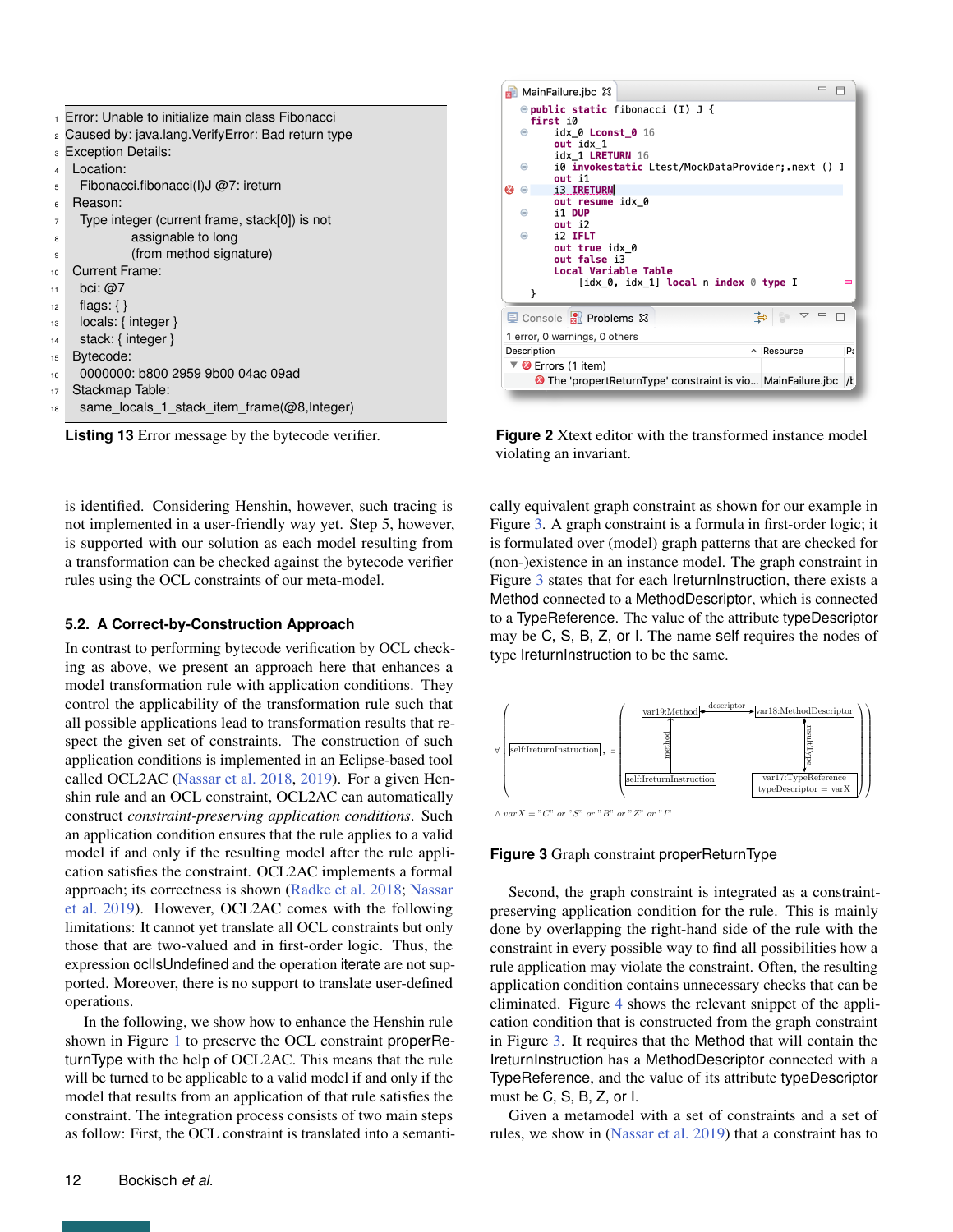<span id="page-12-2"></span>

**Figure 4** Snippet from the resulting properReturnTypepreserving application condition

be integrated into a rule only if it can violate that constraint. Thus, in general, not all the rules have to be enhanced with application conditions. The decision of whether to integrate a constraint into a rule is based on a static analysis of their declarative specifications.

## <span id="page-12-0"></span>**6. Related Work**

Our considerations of related work cover several areas: approaches to bytecode manipulation, formalization of Java bytecode verifier rules, meta-models for general-purpose programming languages, especially Java, and using MDE to implement bytecode manipulations.

In the programming-language-implementation community, there are approaches to support developers of bytecode manipulations by offering high-level interfaces (e.g., [\(Marek et al.](#page-14-16) [2015;](#page-14-16) [Bytebuddy](#page-14-17) [2020\)](#page-14-17)). They offer convenience and prevent some kinds of mistakes but also limit the possible kinds of manipulations. General toolkits such as ASM or BCEL [\(Bruneton](#page-13-0) [et al.](#page-13-0) [2002;](#page-13-0) [BCEL](#page-13-1) [2020\)](#page-13-1) facilitate the checking of generated bytecode against the verifier rules of the JVM specification. But they have several shortcomings compared to our approach: First, there is no persistent representation of the bytecode to which the error messages can be attached. Second, the manipulation must be implemented in an imperative way and thus, cannot be analyzed itself.

There are also some *formalizations of Java bytecode verifier rules*. The JVM specification itself [\(Lindholm et al.](#page-14-3) [2020\)](#page-14-3) uses Prolog terms to define some of the verifier rules. But it does not an actual implementation for all relations so that these rules are not executable. Leroy has formulated the rules as data-flow equations [\(Leroy](#page-14-18) [2003\)](#page-14-18) but not implemented in a machine-processable language. Reynolds [\(Reynolds](#page-14-19) [2013\)](#page-14-19) follows a very similar approach to ours. He defines a metamodel for Java bytecode in the modeling language Alloy which contains constraints for some of the verifier rules. Since Alloy is restricted to first-order logic, not all verifier rules can be supported.

There are already *meta-models for general-purpose programming languages*, in particular for Java. SPOON [\(Pawlak et al.](#page-14-20) [2016\)](#page-14-20) is a meta-model for the Java language; it has been developed specifically for supporting analysis and transformation of source code. Analyses and transformations in the SPOON approach are implemented in plain Java and therefore, are not as declarative as in our approach. This means that analyses of

the transformations themselves, as we have shown using the OCL2AC tool, are out of reach.

There are EMF-based meta-models of the Java source language are provided by JaMOPP [\(Heidenreich et al.](#page-13-9) [2009\)](#page-13-9) and MoDisco [\(Bruneliere et al.](#page-13-10) [2014\)](#page-13-10). These meta-models do not contain invariants for semantic properties yet. But since they are defined in Ecore, OCL can be used of course to specify such invariants also there. Nevertheless, we believe that bytecode is more appropriate for implementing program transformations in general as bytecode can always be assumed to be present and it can also be modified more flexibly.

Regarding other meta-models for bytecode, besides the work by Reynolds discussed above, we are aware of only one further approach by Eichberg et al. [\(Eichberg et al.](#page-13-11) [2010\)](#page-13-11). They provide a meta-model for Java bytecode as an XML Schema. The focus of that approach is on supporting static analyses, however, it would also be possible to implement bytecode manipulations as XML transformation using, for example, XSLT. There are also approaches to validate XML documents based on OCL invariants. However, Ecore is more commonly used in modeldriven engineering and more tools exist for processing Ecorebased instance models. We have demonstrated this benefit by using the powerful OCL2AC tool to analyze a transformation itself.

When using *MDE to implement bytecode manipulations*, there are tools that offer interesting functionality: The UMLbased Specification Environment (USE) [\(Gogolla et al.](#page-13-12) [2007\)](#page-13-12) by Gogolla et al. supports the execution of UML models and the checking of OCL constraints. As advanced features, USE can check the consistency of models, and moreover, the independence and implication of invariants. In the future, it is interesting to check the independence and implications of the OCL constraints deduced from bytecode verifier rules for proving their soundness.

<span id="page-12-1"></span>We have seen that *model transformation* can be used to implement program transformation. Having translated Java bytecode to an instance model, model transformations shall enhance and rewrite it; so an endogenous model transformation approach is needed. While there are several endogenous model transformation approaches for EMF such as ETL [\(Kolovos et al.](#page-14-21) [2008\)](#page-14-21), Henshin, ViaTra [\(Varró et al.](#page-14-22) [2016\)](#page-14-22), Henshin is the only one that can enhance model transformation rules with application conditions such that resulting transformations are constraint-preserving. While Henshin uses a translation of OCL constraints to graph constraints [\(Radke et al.](#page-14-15) [2018\)](#page-14-15), Desai and Gogolla [\(Desai & Gogolla](#page-13-13) [2019\)](#page-13-13) use OCL directly to develop pre- and post-conditions of state transitions in operation calls. In addition, a certain kind of independence between different program analyses shall be ensured. This requirement demands a model transformation approach that supports independence analyses between transformation modules. Henshin is the only transformation tool with such support. It offers a conflict and dependency analysis of transformation rules. It is up to future work to consider a toolbox for modular bytecode engineering and analysis.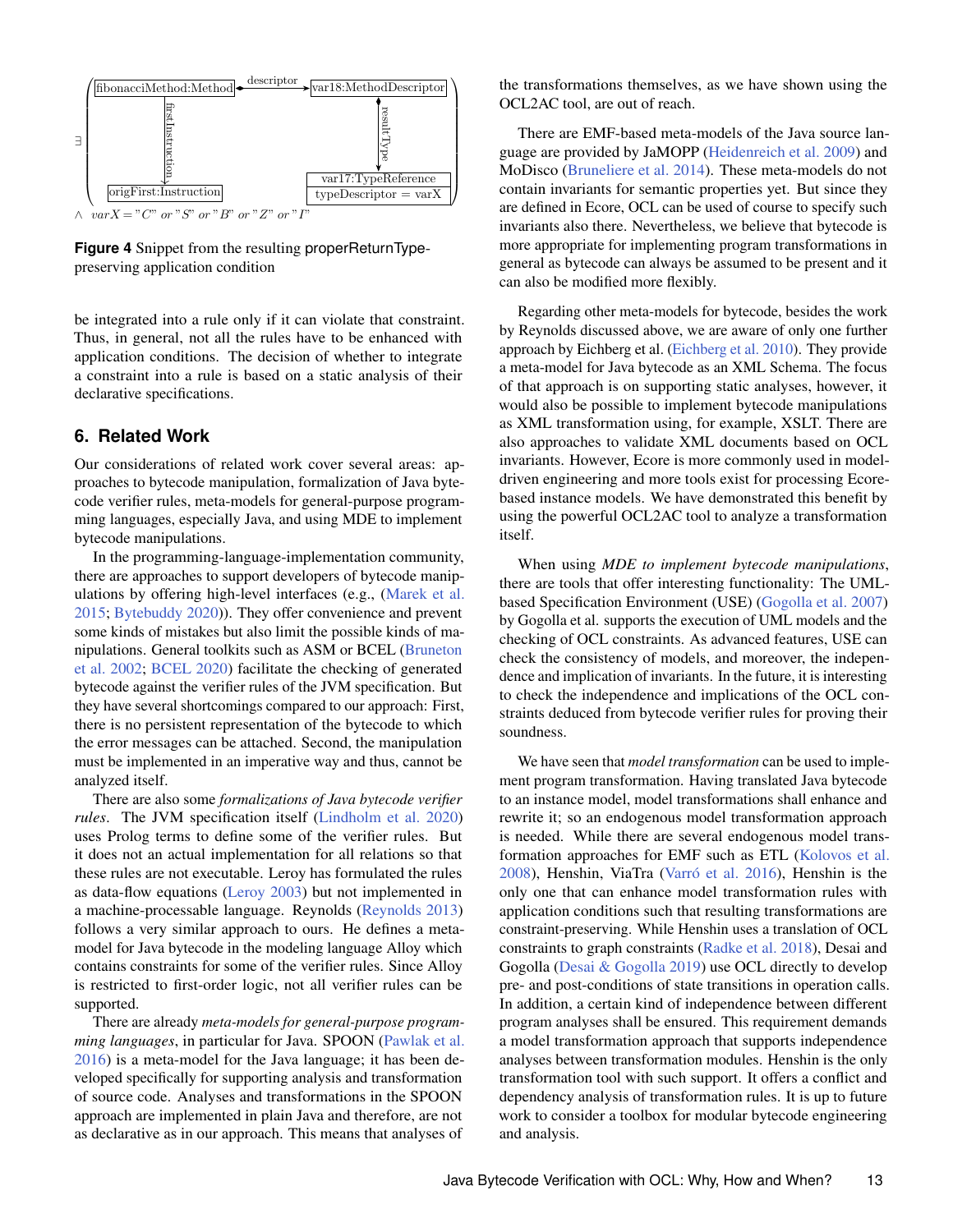# **7. Conclusion**

As standard approaches for developing and testing program transformations need to use several technologies that are not well linked, we investigated how model-driven engineering can be used in this context and when this approach is promising. In the context of Java bytecode, we analyzed the semantic rules of the bytecode verifier according to their complexity factor, presented a meta-model for Java bytecode, showed how to express the semantic rules as OCL constraints using this meta-model, and showed that using MDE for developing program transformations can provide more immediate guidance and feedback to the developer.

As we report on work-in-progress, there is a number of improvements to be made and open questions to be answered. To start with, we plan to further optimize our meta-model and especially, the invariants; in particular, we will focus on the following problems. First, there are some properties in our meta-model that are optional. Using them in invariants may lead to the use of four-valued logic. We will investigate if we can improve the meta-model such that optional properties are avoided. Then, corresponding invariants may be reformulated such that they will belong to a simpler logic class and tools like OCL2AC could analyze bytecode manipulations in more cases. Second, when using the stack and local-variable layout for checking verifier rules, violations are currently attributed to the Method instead of an Instruction EObject. In the future, we will attempt to implement this check as invariants of instructions to produce more specific error messages.

Expressing semantic rules of programming languages as invariants of the languages meta-model can provide a huge benefit to developers of bytecode manipulations, as we have shown in this paper. We will therefore further enrich our work with additional semantic rules, beyond the ones of the Java bytecode verifier, to extend this advantage even more.

A first demonstration of the benefits of implementing bytecode manipulations as model transformation has been given in our case example. In future, we will investigate more complex bytecode manipulations for a variety of purposes to find out how far the usage of MDE concepts and techniques allows developing correct bytecode manipulations in a developer-friendly way.

## **Acknowledgments**

This work was partially funded by the German Research Foundation (DFG) projects "Meta-Modeling and Graph Grammars: Generating Development Environments for Modeling Languages" (grant no. HA 2936/4-2 and TA 294/13-2). We would also like to thank Mehmet Akşit, Arend Rensink and Bugra Yildiz for their contributions to early versions of our Java bytecode meta-model.

## **References**

<span id="page-13-5"></span>Aho, A. V., Lam, M. S., Sethi, R., & Ullman, J. D. (2006). *Compilers: Principles, techniques, and tools (2nd edition)*. USA: Addison-Wesley Longman Publishing Co., Inc.

- <span id="page-13-3"></span>Alanen, M., & Porres, I. (2003). *A relation between context-free grammars and meta object facility metamodels* (Tech. Rep.). Turku Centre for Computer Science.
- <span id="page-13-8"></span>Arendt, T., Biermann, E., Jurack, S., Krause, C., & Taentzer, G. (2010). Henshin: Advanced Concepts and Tools for In-Place EMF Model Transformations. In *Proc. models* (pp. 121–135). Springer. doi: 10.1007/978-3-642-16145-2\\_9
- <span id="page-13-1"></span>*The BCEL homepage.* (2020, May). [http://commons.apache.org/](http://commons.apache.org/proper/commons-bcel/) [proper/commons-bcel/.](http://commons.apache.org/proper/commons-bcel/) (Accessed: May 15, 2020)
- <span id="page-13-2"></span>Brambilla, M., Cabot, J., & Wimmer, M. (2012). *Modeldriven software engineering in practice* (1st ed.). Morgan & Claypool Publishers.
- <span id="page-13-10"></span>Bruneliere, H., Cabot, J., Dupé, G., & Madiot, F. (2014, August). MoDisco: a Model Driven Reverse Engineering Framework. *Information and Software Technology*, *56*(8), 1012- 1032. Retrieved from <https://hal.inria.fr/hal-00972632> doi: 10.1016/j.infsof.2014.04.007
- <span id="page-13-0"></span>Bruneton, E., Lenglet, R., & Coupaye, T. (2002). ASM: a code manipulation tool to implement adaptable systems. *Adaptable and extensible component systems*, *30*, 19. Retrieved from [http://citeseerx.ist.psu.edu/viewdoc/summary?doi=10](http://citeseerx.ist.psu.edu/viewdoc/summary?doi=10.1.1.117.5769) [.1.1.117.5769](http://citeseerx.ist.psu.edu/viewdoc/summary?doi=10.1.1.117.5769)
- <span id="page-13-13"></span>Desai, N., & Gogolla, M. (2019). Developing comprehensive postconditions through a model transformation chain. *J. Object Technol.*, *18*(3), 5:1–18. Retrieved from [https://doi.org/](https://doi.org/10.5381/jot.2019.18.3.a5) [10.5381/jot.2019.18.3.a5](https://doi.org/10.5381/jot.2019.18.3.a5) doi: 10.5381/jot.2019.18.3.a5
- <span id="page-13-4"></span>Efftinge, S., & Völter, M. (2006). oaw xtext: A framework for textual dsls. In *Workshop on modeling symposium at eclipse summit* (Vol. 32).
- <span id="page-13-11"></span>Eichberg, M., Monperrus, M., Kloppenburg, S., & Mezini, M. (2010). Model-driven engineering of machine executable code. In *Modelling foundations and applications* (pp. 104– 115). Berlin, Heidelberg: Springer Berlin Heidelberg. Retrieved from [https://doi.org/10.1007/978-3-642-13595-8\\_10](https://doi.org/10.1007/978-3-642-13595-8_10) doi: 10.1007/978-3-642-13595-8\\_10
- <span id="page-13-6"></span>Franconi, E., Mosca, A., Oriol, X., Rull, G., & Teniente, E. (2019, August). OCL $_{FQ}$ : First-order expressive ocl constraints for efficient integrity checking. *Softw. Syst. Model.*, *18*(4), 2655 - 2678. Retrieved from [https://doi.org/10.1007/](https://doi.org/10.1007/s10270-018-0688-z) [s10270-018-0688-z](https://doi.org/10.1007/s10270-018-0688-z) doi: 10.1007/s10270-018-0688-z
- <span id="page-13-12"></span>Gogolla, M., Büttner, F., & Richters, M. (2007). USE: A uml-based specification environment for validating UML and OCL. *Sci. Comput. Program.*, *69*(1-3), 27–34. Retrieved from <https://doi.org/10.1016/j.scico.2007.01.013> doi: 10.1016/ j.scico.2007.01.013
- <span id="page-13-9"></span>Heidenreich, F., Johannes, J., Seifert, M., & Wende, C. (2009). Closing the gap between modelling and java. In *Software language engineering, second international conference, SLE 2009, denver, co, usa, october 5-6, 2009, revised selected papers* (Vol. 5969, pp. 374–383). Springer. Retrieved from [https://doi.org/10.1007/978-3-642-12107-4\\_25](https://doi.org/10.1007/978-3-642-12107-4_25) doi: 10.1007/978-3-642-12107-4\\_25
- <span id="page-13-7"></span>Kahani, N., Bagherzadeh, M., Cordy, J. R., Dingel, J., & Varró, D. (2019, August). Survey and classification of model transformation tools. *Softw. Syst. Model.*, *18*(4), 2361- 2397. Retrieved from <https://doi.org/10.1007/s10270-018-0665-6> doi: 10.1007/s10270-018-0665-6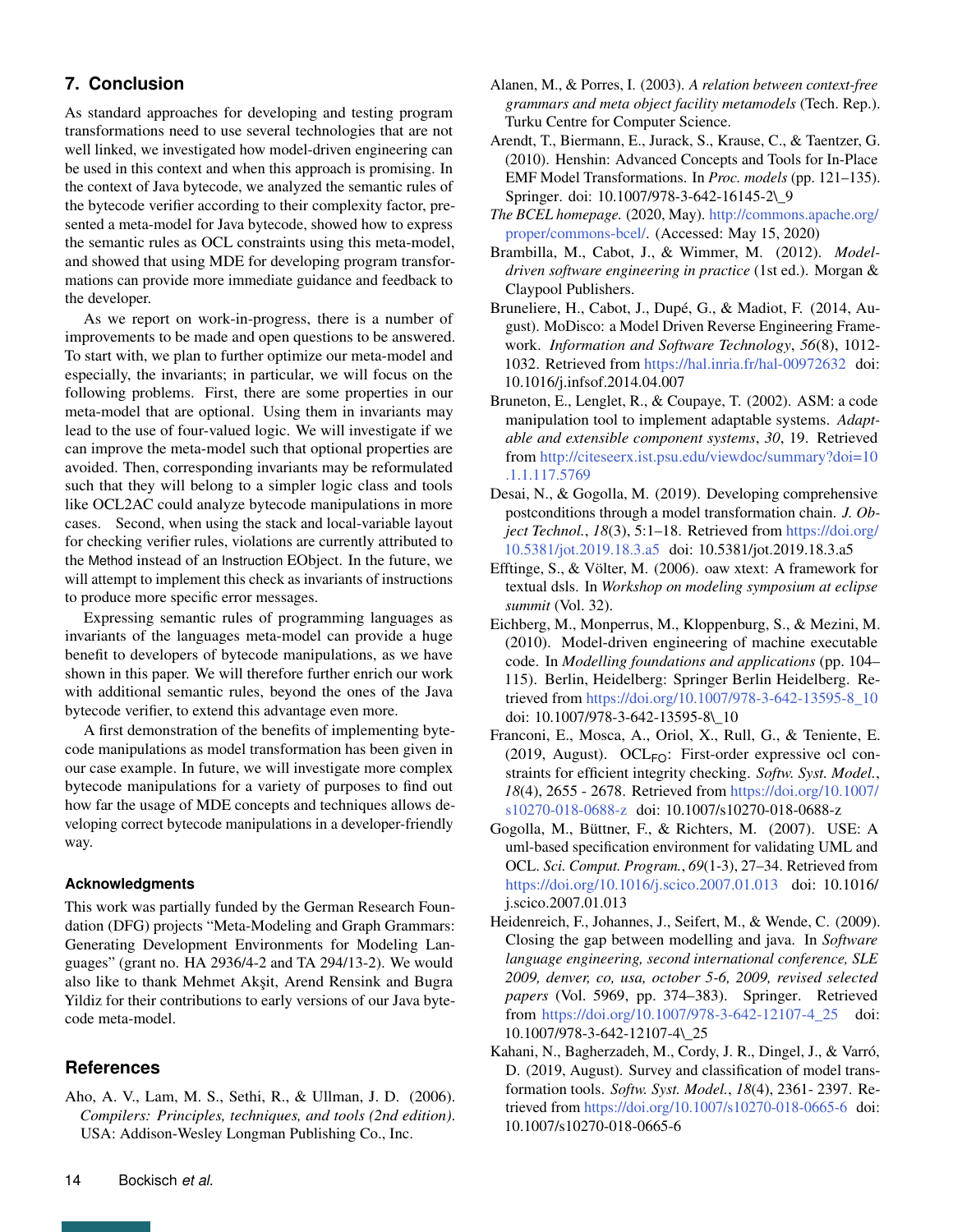- <span id="page-14-21"></span>Kolovos, D. S., Paige, R. F., & Polack, F. (2008). The epsilon transformation language. In *Theory and practice of model transformations, first international conference, ICMT 2008, zürich, switzerland, july 1-2, 2008, proceedings* (Vol. 5063, pp. 46–60). Springer. Retrieved from [https://doi.org/10.1007/](https://doi.org/10.1007/978-3-540-69927-9_4) [978-3-540-69927-9\\_4](https://doi.org/10.1007/978-3-540-69927-9_4) doi: 10.1007/978-3-540-69927-9\\_4
- <span id="page-14-18"></span>Leroy, X. (2003). Java bytecode verification: Algorithms and formalizations. *Journal of Automated Reasoning*, *30*(3), 235–269. Retrieved from [https://doi.org/10.1023/A:](https://doi.org/10.1023/A:1025055424017) [1025055424017](https://doi.org/10.1023/A:1025055424017) doi: 10.1023/A:1025055424017
- <span id="page-14-5"></span>Li Gong. (1998). Secure java class loading. *IEEE Internet Computing*, *2*(6), 56-61. doi: https://doi.org/10.1109/4236 .735987
- <span id="page-14-1"></span>Liang, S., & Viswanathan, D. (1999). Comprehensive profiling support in the javatm virtual machine. In *Proceedings of the 5th conference on usenix conference on object-oriented technologies and systems - volume 5* (p. 17). USA: USENIX Association. Retrieved from [http://www.usenix.org/publications/](http://www.usenix.org/publications/library/proceedings/coots99/liang.html) [library/proceedings/coots99/liang.html](http://www.usenix.org/publications/library/proceedings/coots99/liang.html)
- <span id="page-14-14"></span>Lindholm, T., & Yellin, F. (1999). *Java virtual machine specification* (2nd ed.). USA: Addison-Wesley Longman Publishing Co., Inc.
- <span id="page-14-3"></span>Lindholm, T., Yellin, F., Bracha, G., Buckley, A., & Smith, D. (2020). *The java virtual machine specification, java se 14 edition.* https://docs.oracle.com/javase/specs/jvms/se14/html/.
- <span id="page-14-8"></span>Lúcio, L., Amrani, M., Dingel, J., Lambers, L., Salay, R., Selim, G. M., ... Wimmer, M. (2016, July). Model transformation intents and their properties. *Softw. Syst. Model.*, *15*(3), 647?684. Retrieved from [https://doi.org/10.1007/](https://doi.org/10.1007/s10270-014-0429-x) [s10270-014-0429-x](https://doi.org/10.1007/s10270-014-0429-x) doi: 10.1007/s10270-014-0429-x
- <span id="page-14-16"></span>Marek, L., Zheng, Y., Ansaloni, D., Bulej, L., Sarimbekov, A., Binder, W., & Tuma, P. (2015). Introduction to dynamic program analysis with disl. *Sci. Comput. Program.*, *98*, 100– 115. Retrieved from [https://doi.org/10.1016/j.scico.2014.01](https://doi.org/10.1016/j.scico.2014.01.003) [.003](https://doi.org/10.1016/j.scico.2014.01.003) doi: 10.1016/j.scico.2014.01.003
- <span id="page-14-11"></span>Nassar, N., Kosiol, J., Arendt, T., & Taentzer, G. (2018). OCL2AC: automatic translation of OCL constraints to graph constraints and application conditions for transformation rules. In *Graph transformation - 11th international conference, ICGT 2018, held as part of STAF 2018, toulouse, france, june 25-26, 2018, proceedings* (Vol. 10887, pp. 171– 177). Springer. Retrieved from [https://doi.org/10.1007/978-3](https://doi.org/10.1007/978-3-319-92991-0_11) [-319-92991-0\\_11](https://doi.org/10.1007/978-3-319-92991-0_11) doi: 10.1007/978-3-319-92991-0\\_11
- <span id="page-14-10"></span>Nassar, N., Kosiol, J., Arendt, T., & Taentzer, G. (2019). Constructing optimized validity-preserving application conditions for graph transformation rules. In *Graph transformation - 12th international conference, ICGT 2019, proceedings* (Vol. 11629, pp. 177–194). Springer. Retrieved from [https://doi.org/10.1007/978-3-030-23611-3\\_11](https://doi.org/10.1007/978-3-030-23611-3_11) doi: 10.1007/978-3-030-23611-3\\_11
- <span id="page-14-2"></span>Nystrom, N., Clarkson, M. R., & Myers, A. C. (2003). Polyglot: An extensible compiler framework for java. In *Compiler construction* (pp. 138–152). Berlin, Heidelberg: Springer Berlin Heidelberg. Retrieved from [https://doi.org/10.1007/](https://doi.org/10.1007/3-540-36579-6_11) [3-540-36579-6\\_11](https://doi.org/10.1007/3-540-36579-6_11) doi: 10.1007/3-540-36579-6\\_11
- <span id="page-14-4"></span>*Object Constraint Language, Version 2.4, Object Management Group.* (2014). http://www.omg.org/spec/OCL/2.4.
- <span id="page-14-9"></span>OCLinEcore. (2019). *Eclipse OCL.* Retrieved from [https://](https://wiki.eclipse.org/OCL/OCLinEcore) [wiki.eclipse.org/OCL/OCLinEcore](https://wiki.eclipse.org/OCL/OCLinEcore)
- <span id="page-14-7"></span>OMG Meta Object Facility (MOF). Version 2.5.1 [Computer software manual]. (2016, 11). Retrieved from [http://www](http://www.omg.org/spec/MOF/) [.omg.org/spec/MOF/](http://www.omg.org/spec/MOF/)
- <span id="page-14-20"></span>Pawlak, R., Monperrus, M., Petitprez, N., Noguera, C., & Seinturier, L. (2016, September). Spoon: A library for implementing analyses and transformations of java source code. *Softw. Pract. Exper.*, *46*(9), 1155?1179. Retrieved from <https://doi.org/10.1002/spe.2346> doi: 10.1002/spe.2346
- <span id="page-14-15"></span>Radke, H., Arendt, T., Becker, J. S., Habel, A., & Taentzer, G. (2018). Translating essential OCL invariants to nested graph constraints for generating instances of meta-models. *Sci. Comput. Program.*, *152*, 38–62. Retrieved from [https://](https://doi.org/10.1016/j.scico.2017.08.006) [doi.org/10.1016/j.scico.2017.08.006](https://doi.org/10.1016/j.scico.2017.08.006) doi: 10.1016/j.scico .2017.08.006
- <span id="page-14-19"></span>Reynolds, M. C. (2013). Modeling the java bytecode verifier. *Science of Computer Programming*, *78*(3), 327 - 342. doi: https://doi.org/10.1016/j.scico.2011.03.008
- <span id="page-14-0"></span>Steimann, F., Pawlitzki, T., Apel, S., & Kästner, C. (2010, July). Types and modularity for implicit invocation with implicit announcement. *ACM Trans. Softw. Eng. Methodol.*, *20*(1). Retrieved from <https://doi.org/10.1145/1767751.1767752> doi: 10.1145/1767751.1767752
- <span id="page-14-6"></span>Steinberg, D., Budinsky, F., Paternostro, M., & Merks, E. (2008). *Emf: Eclipse modeling framework* (2nd ed.). Upper Saddle River, NJ: Addison Wesley.
- <span id="page-14-17"></span>Team, T. B. (Ed.). (2020). *The bytebuddy homepage.* [https://](https://bytebuddy.net/#/) [bytebuddy.net/#/.](https://bytebuddy.net/#/)
- <span id="page-14-22"></span>Varró, D., Bergmann, G., Hegedüs, Á., Horváth, Á., Ráth, I., & Ujhelyi, Z. (2016). Road to a reactive and incremental model transformation platform: three generations of the VIATRA framework. *Software and Systems Modeling*, *15*(3), 609–629. Retrieved from <https://doi.org/10.1007/s10270-016-0530-4> doi: 10.1007/s10270-016-0530-4
- <span id="page-14-12"></span>Yildiz, B., Bockisch, C., Rensink, A., & Aksit, M. (2017, 7). A java bytecode metamodel for composable program analyses. In *Software technologies: Applications and foundations* (pp. 30–40). Springer. doi: 10.1007/978-3-319-74730-9\_4
- <span id="page-14-13"></span>Yildiz, B., Rensink, A., Bockisch, C., & Aksit, M. (2017, 4). A model-derivation framework for software analysis. In *Proceedings 2nd workshop on models for formal analysis of real systems (mars)* (pp. 217–229). arXiv.org. doi: 10.4204/ EPTCS.244.9

# **About the authors**

**Christoph Bockisch** is a professor for practical computer science and the chair of the *Programming Languages and Tools* group at the Philipps-Universität Marburg, Germany. His current research focus is on software development tools, program analysis and software engineering methods, with a focal point on software engineering for energy efficiency. You can contact the author at [bockisch@acm.org.](mailto:bockisch@acm.org?subject=Your paper "Java Bytecode Verification with OCL\Why, How and When?")

**Gabriele Taentzer** is a professor for software engineering at the Philipps-Universität Marburg, Germany. Her research interests